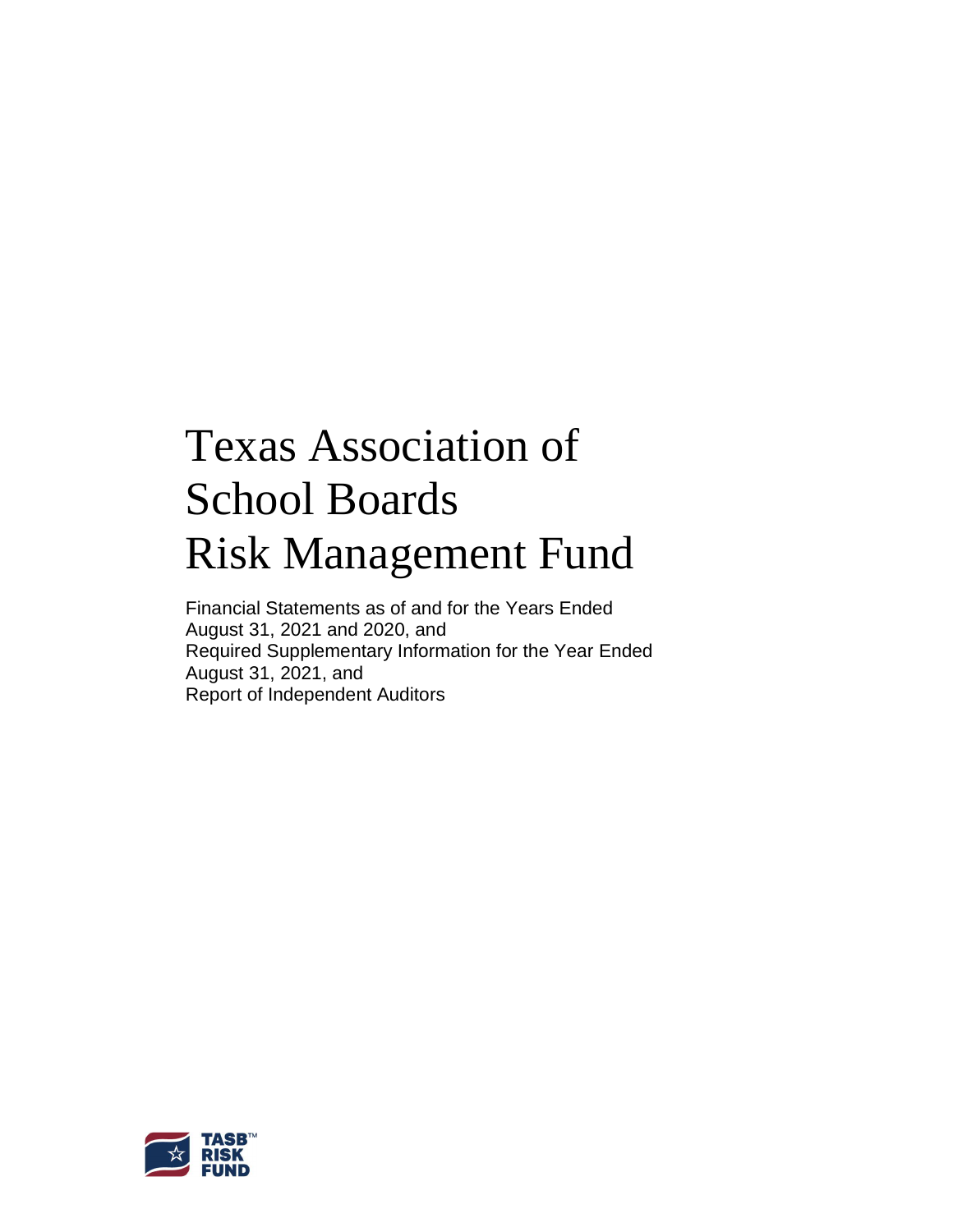# **TEXAS ASSOCIATION OF SCHOOL BOARDS RISK MANAGEMENT FUND**

# **TABLE OF CONTENTS**

| Page                                                                                  |         |
|---------------------------------------------------------------------------------------|---------|
| REPORT OF INDEPENDENT AUDITORS                                                        | $1 - 2$ |
| MANAGEMENT'S DISCUSSION AND ANALYSIS                                                  | $3 - 8$ |
| BASIC FINANCIAL STATEMENTS AS OF AND FOR THE<br>YEARS ENDED AUGUST 31, 2021 AND 2020: |         |
| <b>Statements of Net Position</b>                                                     | 9       |
| Statements of Revenues, Expenses and Changes in Net Position                          | 10      |
| <b>Statements of Cash Flows</b>                                                       | 11      |
| Notes to Financial Statements                                                         | 12-22   |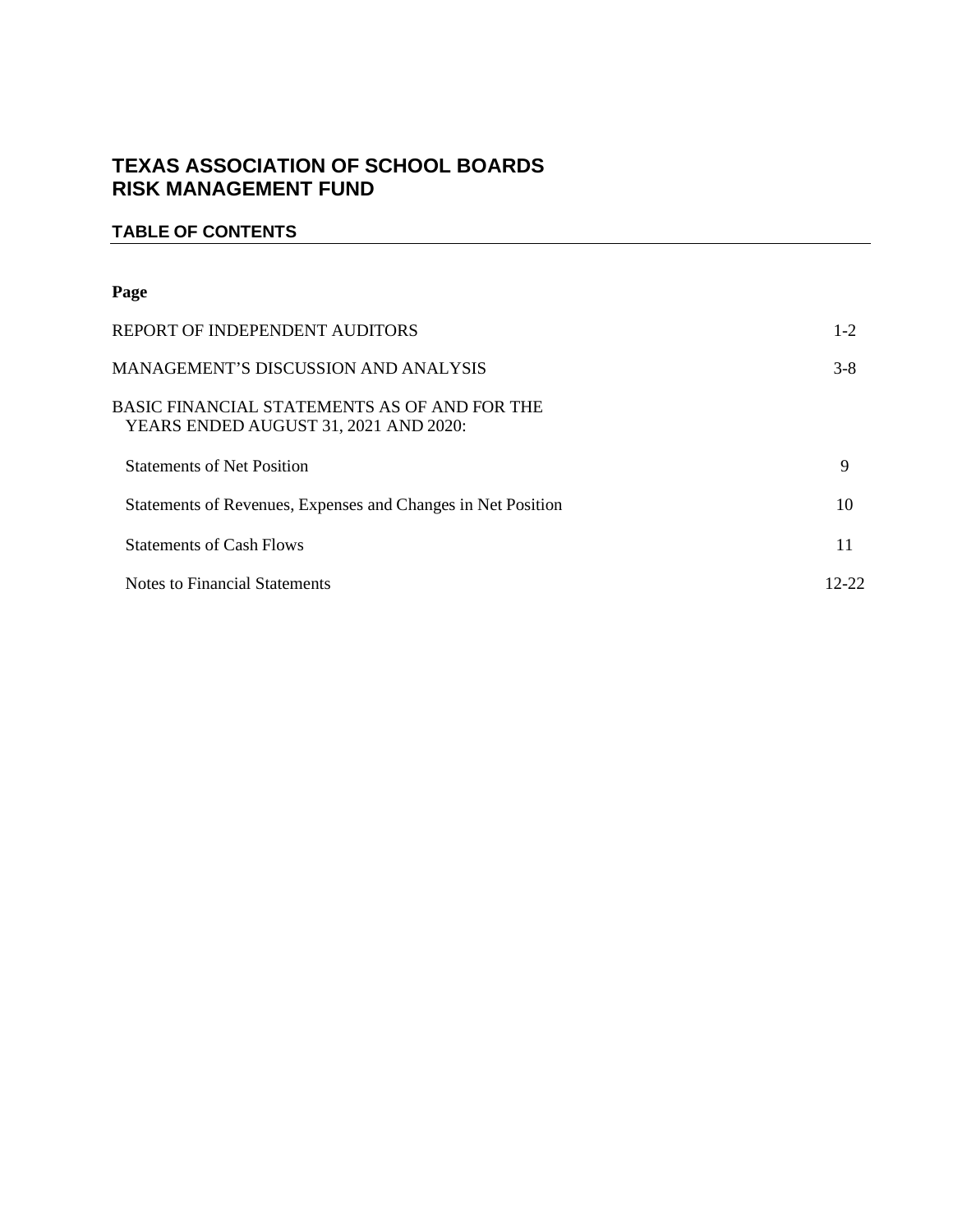

Ernst & Young LLP Suite 3200 401 Congress Avenue Austin, TX 78701

Tel: +1 512 478 9881 Fax: +1 512 473 3499 ey.com

# Report of Independent Auditors

The Board of Trustees Texas Association of School Boards Risk Management Fund

# **Report on the Financial Statements**

We have audited the accompanying financial statements of the Texas Association of School Boards Risk Management Fund, which comprise the statements of net position as of August 31, 2021 and 2020, and the related statements of revenues, expenses and changes in net position and cash flows for the years then ended, and the related notes to the financial statements.

# *Management's Responsibility for the Financial Statements*

Management is responsible for the preparation and fair presentation of these financial statements in conformity with U.S. generally accepted accounting principles; this includes the design, implementation and maintenance of internal control relevant to the preparation and fair presentation of financial statements that are free of material misstatement, whether due to fraud or error.

# *Auditor's Responsibility*

Our responsibility is to express an opinion on these financial statements based on our audits. We conducted our audits in accordance with auditing standards generally accepted in the United States of America. Those standards require that we plan and perform the audit to obtain reasonable assurance about whether the financial statements are free of material misstatement.

An audit involves performing procedures to obtain audit evidence about the amounts and disclosures in the financial statements. The procedures selected depend on the auditor's judgment, including the assessment of the risks of material misstatement of the financial statements, whether due to fraud or error. In making those risk assessments, the auditor considers internal control relevant to the entity's preparation and fair presentation of the financial statements in order to design audit procedures that are appropriate in the circumstances, but not for the purpose of expressing an opinion on the effectiveness of the entity's internal control. Accordingly, we express no such opinion. An audit also includes evaluating the appropriateness of accounting policies used and the reasonableness of significant accounting estimates made by management, as well as evaluating the overall presentation of the financial statements.

We believe that the audit evidence we have obtained is sufficient and appropriate to provide a basis for our audit opinion.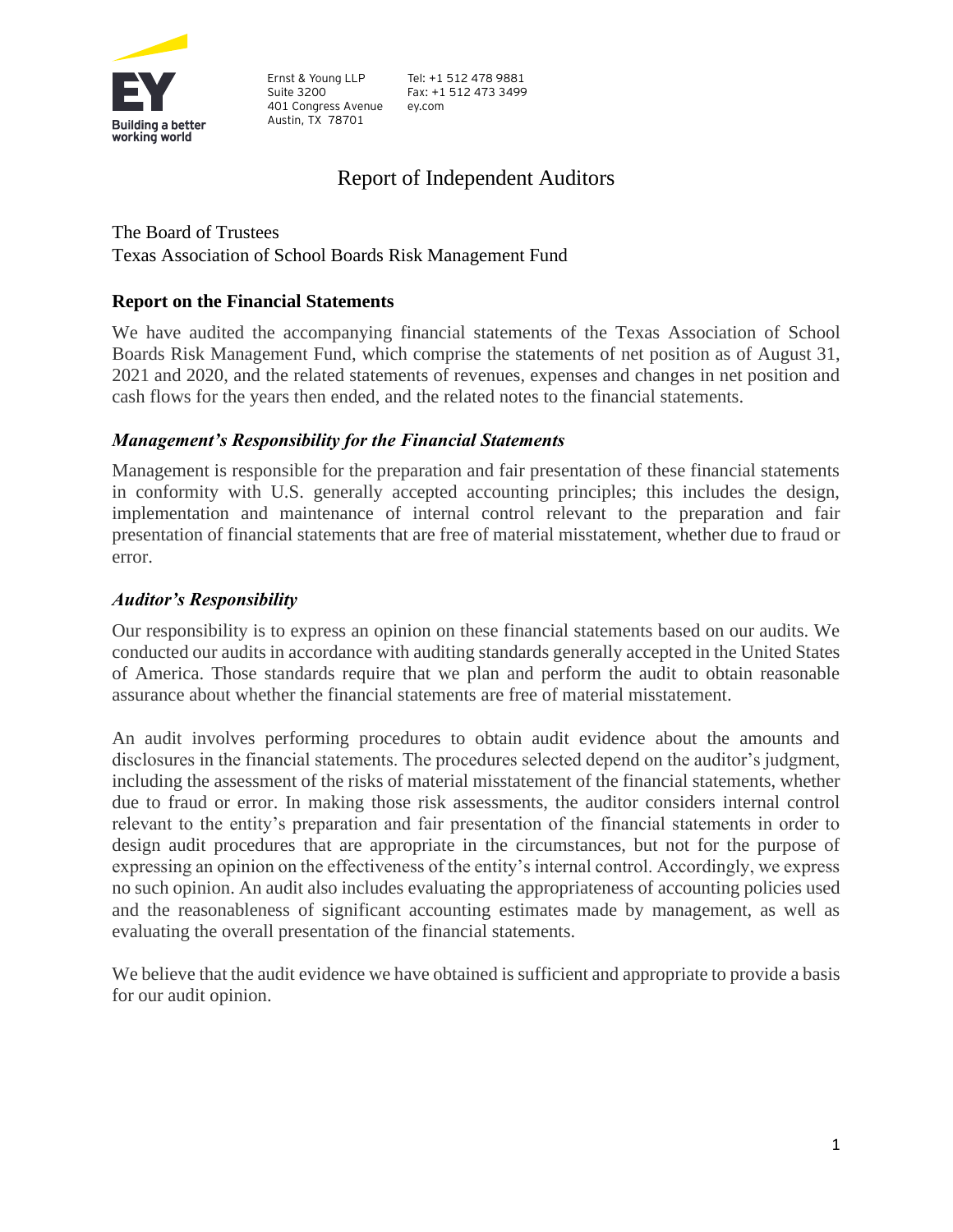

# *Opinion*

In our opinion, the financial statements referred to above present fairly, in all material respects, the financial position of the Texas Association of School Boards Risk Management Fund at August 31, 2021 and 2020, and the results of its operations, changes in its financial position and its cash flows for the years then ended in conformity with U.S. generally accepted accounting principles.

# *Required Supplementary Information*

U.S. generally accepted accounting principles require that the management's discussion and analysis on pages 3 to 8 and the ten-year claims development information and reconciliation of unpaid claims and claim adjustment expense liability by type of contract schedules on pages 23 to 27 be presented to supplement the financial statements. Such information, although not a part of the financial statements, is required by the Governmental Accounting Standards Board, which considers it to be an essential part of financial reporting for placing the financial statements in an appropriate operational, economic or historical context. We have applied certain limited procedures to the required supplementary information in accordance with auditing standards generally accepted in the United States of America, which consisted of inquiries of management about the methods of preparing the information and comparing the information for consistency with management's responses to our inquiries, the financial statements and other knowledge we obtained during our audit of the financial statements. We do not express an opinion or provide any assurance on the information because the limited procedures do not provide us with sufficient evidence to express an opinion or provide any assurance.

Ernet + Young LLP

November 4, 2021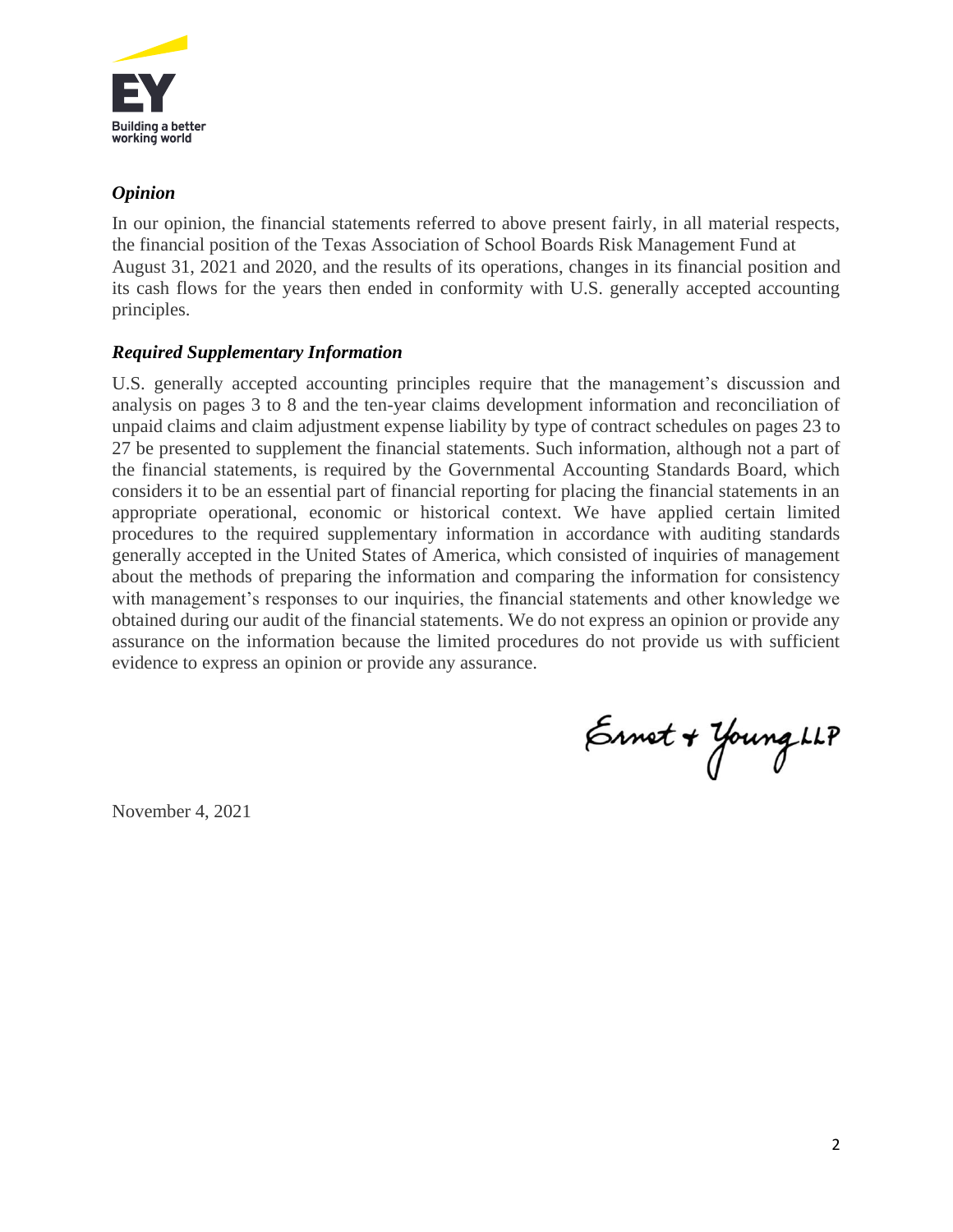## **MANAGEMENT'S DISCUSSION AND ANALYSIS Texas Association of School Boards Risk Management Fund Year Ended August 31, 2021 (Unaudited) (See Report of Independent Auditors)**

The Texas Association of School Boards Risk Management Fund (the "Fund") herein sets forth a narrative overview and analysis of its financial activities for the fiscal year ended August 31, 2021.

## **Overview of the Financial Statements**

The Texas Association of School Board Risk Management Fund's financial statements consist of three components: 1) financial statements, 2) notes to the financial statements, and 3) required supplementary information. The financial statements present the results of operations from the following Fund programs: Workers' Compensation, Auto, Property, Liability and Unemployment Compensation.

## **Financial Highlights**

Assets exceeded Fund liabilities at August 31, 2021, by \$252.9 million and no amounts were designated as restricted as of the end of the year.

The statement of net position presents the Fund's net assets (total assets less total liabilities) as Net Position (Members' Equity). The Fund's governing Board of Trustees called for the use of Members' Equity to support operations for the year. Net position increased by \$33.4 million during the 2020-2021 fiscal year. The increase to \$252.9 million was primarily due to increases in gross contributions earned, and realized and unrealized gains in our investment portfolio due to favorable market conditions.

The Fund's investment portfolio continues to generate a steady source of income on which the Fund relies to support its operations. This financial strength helped in weathering the challenges of the past couple of years, as the COVID-19 pandemic resulted in unprecedented unemployment compensation claims across the country, including within Texas school districts. Additionally, Winter Storm Uri caused extensive damage throughout Texas school districts that culminated into the largest single loss event in the Fund's history. Despite these challenges, the Fund's investment portfolio is well-diversified to withstand the volatility in the financial marketplace and the Fund will continue to be a steady partner for its members.

#### **Fund Accounting and Financial Statements**

The Fund is a public entity risk pool created under the Texas Interlocal Cooperation Act and all of the Fund's programs are accounted for as an enterprise fund within the Governmental Accounting Standards Board (GASB) framework.

The Fund's reserves include case-based reserves, incurred but not reported (IBNR) claims and unallocated loss adjustment expenses (ULAE) for Workers' Compensation, Auto, Property, and Liability. The Fund also carries reserves for certain claims where the Fund provided a layer of stop-loss coverage to self-funded workers' compensation members from September 1, 1988 to August 31, 1992. Reserves are established by management in consultation with the Fund's independent consulting actuary.

The Statement of Net Position presents information regarding all of the Fund's assets and liabilities, with the difference between the two being reported as Net Position. Over time, increases or decreases in Net Position may provide a useful indicator regarding how the Fund is meeting the needs and expectations of its members.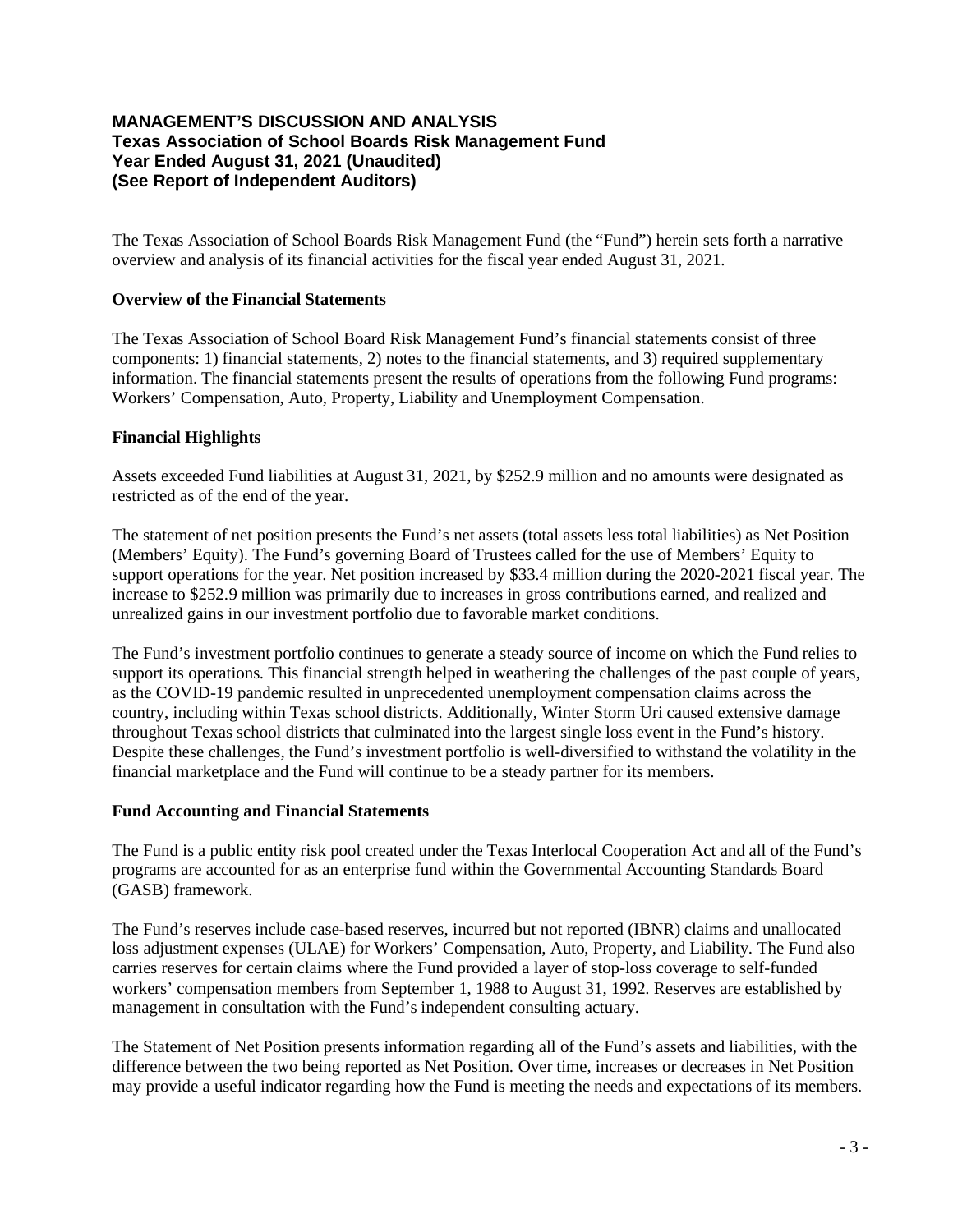The Statement of Revenues, Expenses and Changes in Net Position presents the financial results of the Fund. This statement presents information showing how the Fund's Net Position changed during the most recent fiscal year. The Fund utilizes enterprise fund accounting and thus uses the accrual method of accounting. All changes in Net Position are reported as soon as the underlying event giving rise to the change occurs, regardless of the timing of related cash flows. Thus, revenue and expenses are reported in this statement for some items that will result in cash flows in future fiscal periods (e.g. loss and loss adjustment expenses, accrued investment income and reinsurance premiums payable).

The Statement of Cash Flows presents the sources and uses of cash from operating activities, financing activities, and investing activities. This statement ends with the cash in the statement of net position. A reconciliation of operating income to cash provided by the operating activities is also presented. The basic financial statements begin on page 9.

#### **Notes to the Financial Statements**

The notes provide additional information that is integral to a full understanding of the financial information presented in the financial statements. The notes to the financial statements begin on page 12.

## **Supplemental Information**

In addition to the basic financial statements and accompanying notes, this financial report also presents certain required supplementary information regarding the Fund's ten-year claims development history and reconciliation. Setting member contribution rates today to cover the assumed risk of possible future loss occurrences are largely guided by claim development. Analysis of trends in claims development indicates whether losses are increasing, decreasing, or remain constant. Required supplementary information is located on pages 24-27.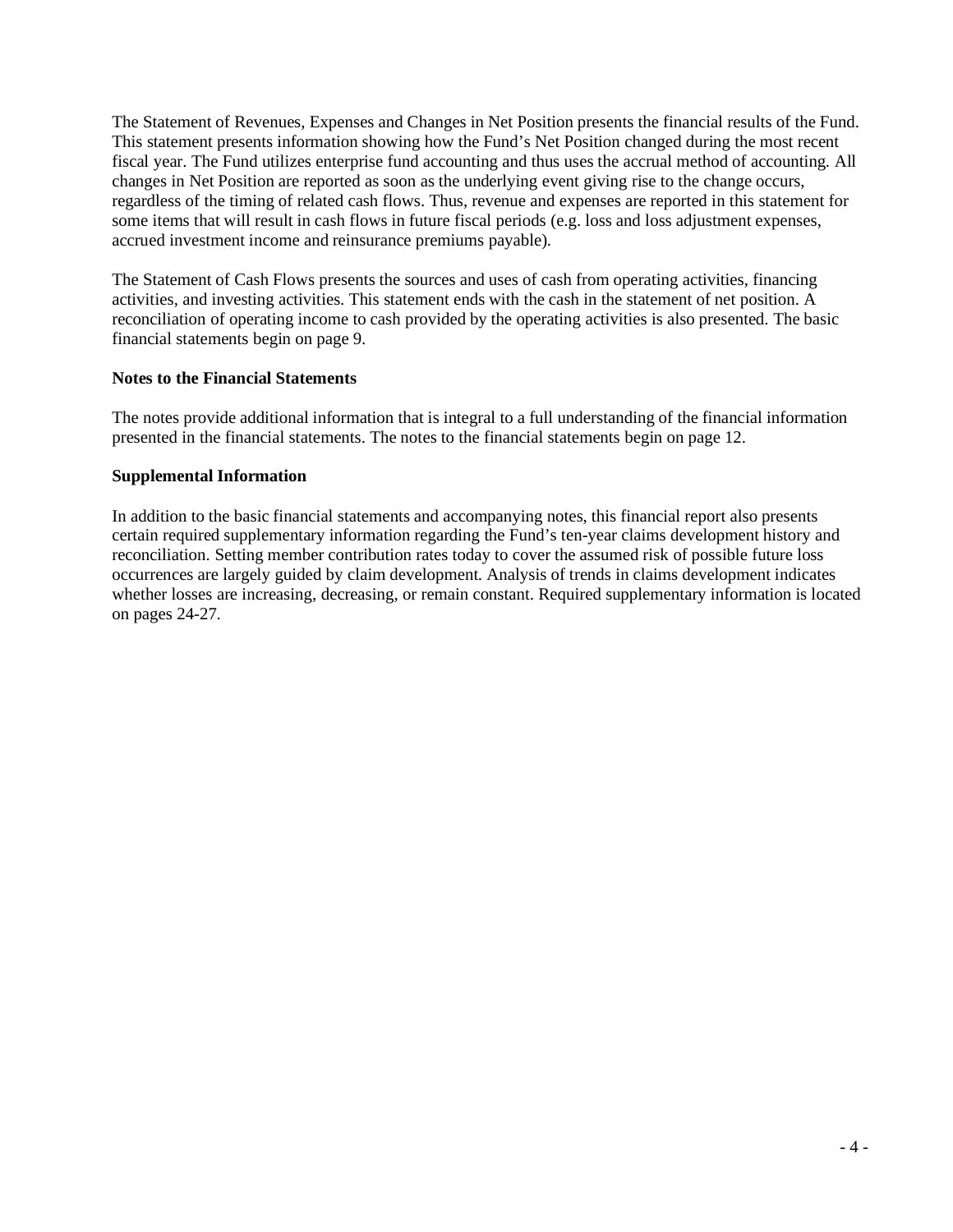#### **Financial Analysis for the Fund**

*The Statements of Net Position – As of August 31, 2021, 2020, and 2019*

# **Comparative Condensed Statements of Net Position As of August 31, 2021, 2020, and 2019**

|                                    | 2021          | 2020              | 2019                        |
|------------------------------------|---------------|-------------------|-----------------------------|
| Assets:                            |               |                   |                             |
| Cash and investments               | \$377,427,702 | \$367,731,073     | \$<br>326,298,736           |
| Other current assets               | 47,187,049    | 13,251,578        | 16,230,421                  |
| Long-term assets                   | 203,419       | 255,758           | 62,068                      |
| <b>Total Assets</b>                | \$424,818,170 | \$381,238,409     | $\mathbb{S}$<br>342,591,225 |
|                                    |               |                   |                             |
| Liabilities and equity:            |               |                   |                             |
| <b>Current liabilities</b>         | \$98,167,559  | 95,661,355<br>\$. | \$<br>77,096,114            |
| Long-term liabilities              | 73,780,984    | 66,057,531        | 61,972,027                  |
| <b>Total Liabilities</b>           | 171,948,543   | 161,718,886       | 139,068,141                 |
|                                    |               |                   |                             |
| Net Position:                      |               |                   |                             |
| Members' Equity (Unrestricted)     | 252,869,627   | 219,519,523       | 203,523,084                 |
| Total liabilities and net position | \$424,818,170 | \$381,238,409     | \$<br>342,591,225           |

#### *Cash and Investments*

The Fund carried cash, cash equivalents and investments of \$377.4 million, \$367.7 million, \$326.3 million on August 31, 2021, 2020, and 2019. The Fund's investments are made in accordance with the Fund's Investment Policy, which is reviewed and approved annually by the Fund's Board of Trustees. The Fund's investments consist primarily of corporate and government bonds, mortgage-backed securities, and equity mutual funds. The increase during 2020-2021 was primarily due to increased contribution revenue, steady investment income, and solid realized and unrealized gains in the investment portfolio due to favorable market conditions, which offset an increase in net incurred losses for the year.

#### *Other Current Assets*

Other current assets primarily consist of contributions receivable, stop loss coverage receivable, and accrued interest receivable. The majority of the fluctuation during the 2020-2021 fiscal year is due to the increase of stop loss coverage receivable of \$32.8 million. The significant increase is a direct result of the Fund's losses for Winter Storm Uri being capped at \$7.5 million for one event; therefore, paid losses in excess of this specific retention is ceded to reinsurers.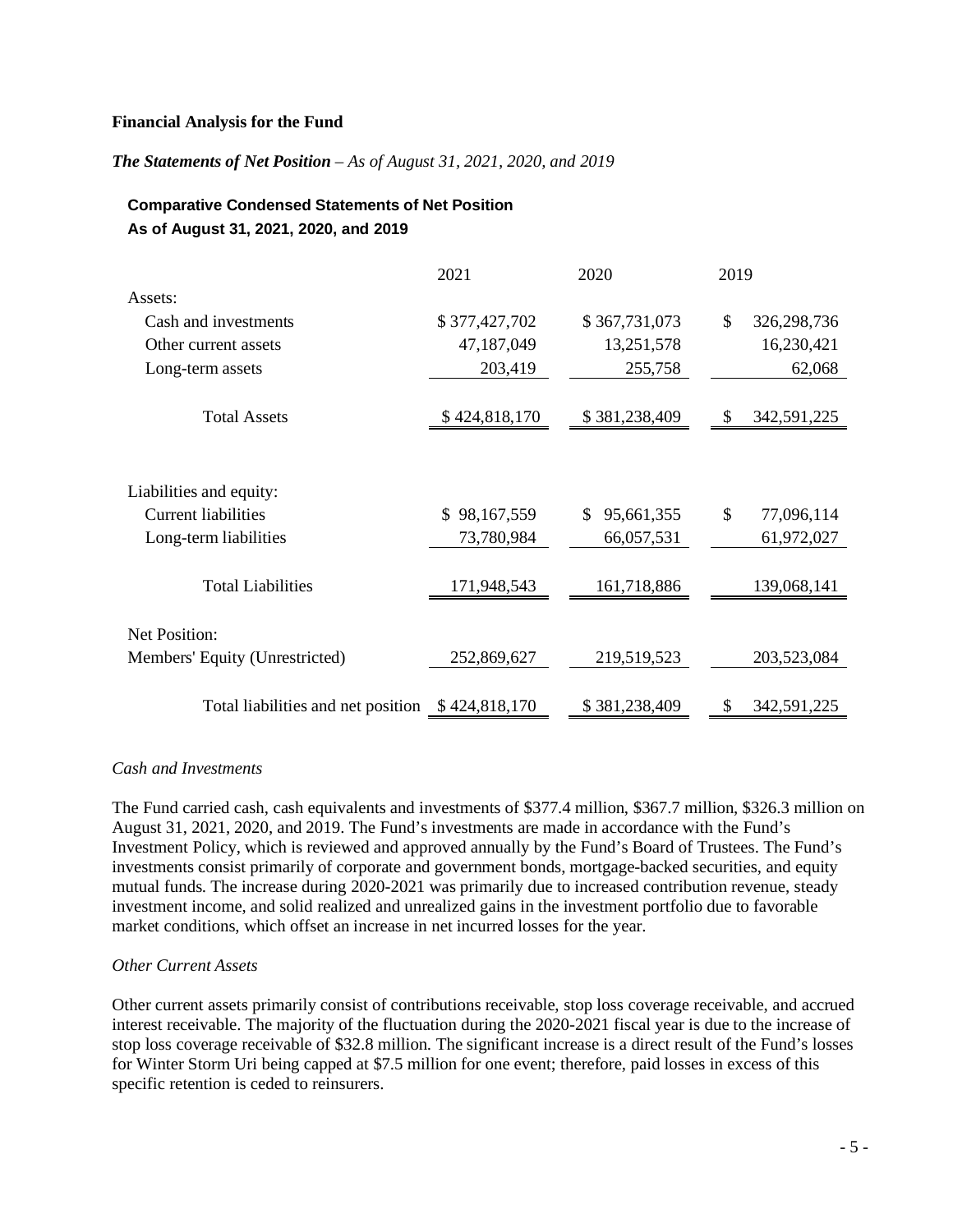## *Current Liabilities*

Current liabilities primarily consist of the current portion of the reserves for losses and LAE, prepaid contributions, and unearned contributions-net of prepaid stop loss premiums. The majority of the fluctuation during the 2020-2021 fiscal year is due to the increase in accrued expenses and other liabilities of \$7.2 million, reserves for losses and LAE of \$3.1 million, and unearned contributions-net of prepaid stop loss premiums of \$3.0 million which is offset by a decrease in unemployment compensation (UC) claims payable of \$11.0 million. During the 2019-2020 fiscal year, the majority of the fluctuation was due to the increase in the current portion of reserves of \$8.4 million as well as the increase in UC claims payable of \$10.9 million.

## *Reserves*

Reserves for losses and loss adjustment expenses were approximately \$128.5 million, \$117.7 million, and \$105.2 million at August 31, 2021, 2020, and 2019. Actuarial projected reserves increased by approximately \$10.8 million during 2020-2021. The majority of this increase is due to increased claim losses in the property program, including the Fund's loss from Winter Storm Uri at \$7.5 million.

The Fund discounts its workers' compensation reserves to reflect an estimate of anticipated investment earnings on accumulated contributions during the payout period of the reserves. The Fund discounts reserves due to the relatively low variability in the amount and timing of future loss payments. Accordingly, reserves are presented at net present value using a discount rate of 4% as of August 31 of each year. The reserve discount as of August 31, 2021, 2020, and 2019, was \$12.2 million, \$12.7 million, and \$12.8 million.

# *Net Position – Members' Equity*

Net Position (Members' Equity) increased by approximately \$33.4 million during 2020-2021, increased by \$16.0 million during 2019-2020, and increased by \$6.2 million during 2018-2019. The increase during 2020- 2021 was primarily due to increases in gross contributions earned, and realized and unrealized gains in our investment portfolio due to favorable market conditions.

As of August 31, 2021, there were no amounts of Net Position that the Fund's Board of Trustees had declared restricted as all such funds were determined necessary for operations of the Fund. At the end of the current fiscal year, Net Position totaled \$252.9 million.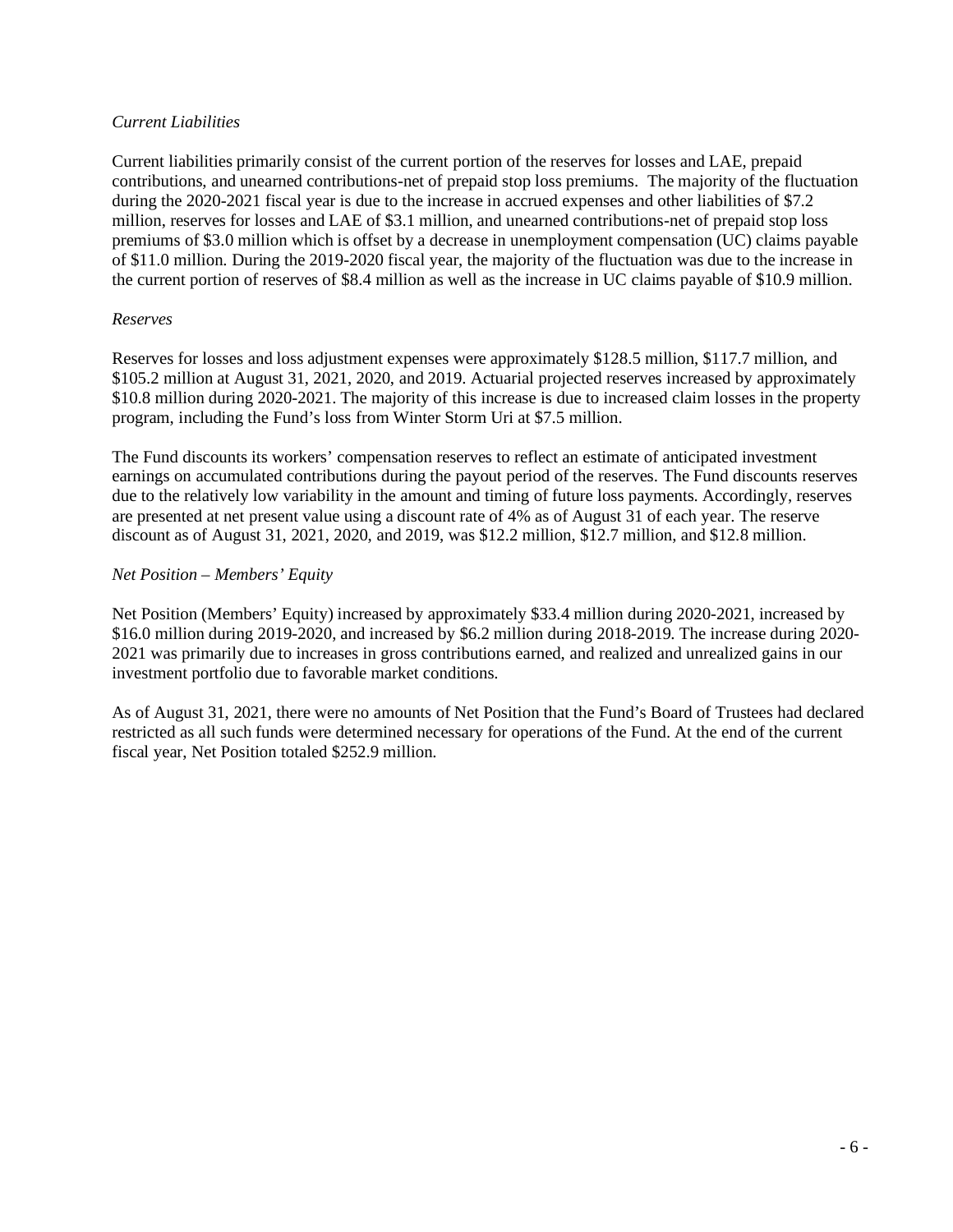#### *The Statements of Revenue, Expenses and Changes in Net Position – Fiscal years ended August 31, 2021, 2020, and 2019*

# **Comparative Condensed Statements of Revenues, Expenses and Changes in Net Position For the Years Ended August 31, 2021, 2020, and 2019**

|                                                                      | 2021           | 2020           | 2019          |
|----------------------------------------------------------------------|----------------|----------------|---------------|
| Operating revenues:                                                  |                |                |               |
| Gross contributions earned                                           | \$147,936,800  | \$123,810,817  | \$111,193,428 |
| Other revenue                                                        | 419,136        | 396,904        | 399,020       |
| Stop-loss and reinsurance premiums                                   | (24, 817, 477) | (19, 536, 783) | (17,309,226)  |
| Net operating revenues                                               | 123,538,459    | 104,670,938    | 94,283,222    |
| Non-operating revenues:                                              |                |                |               |
| Investment income – net of expenses                                  | 9,478,612      | 11,087,329     | 11,525,813    |
| Realized and change in unrealized gains<br>(losses) from investments | 19,487,431     | 11,389,348     | 9,701,820     |
| Net non-operating revenue                                            | 28,966,043     | 22,476,677     | 21,227,633    |
| <b>Total revenues</b>                                                | 152,504,502    | 127, 147, 615  | 115,510,855   |
| Operating expenses:                                                  |                |                |               |
| Net incurred losses                                                  | 73,719,489     | 60,744,244     | 70,327,565    |
| Administrative and other expenses                                    | 45,434,909     | 50,406,932     | 38,966,223    |
| Total operating expenses                                             | 119,154,398    | 111,151,176    | 109,293,788   |
| Change in net position                                               | 33,350,104     | 15,996,439     | 6,217,067     |
| Members' Equity -- Beginning of the year                             | 219,519,523    | 203,523,084    | 197,306,017   |
|                                                                      |                |                |               |
| Members' Equity -- End of year                                       | \$252,869,627  | \$219,519,523  | \$203,523,084 |

#### *Contributions*

Member contributions are the Fund's main source of revenue and are recorded upon execution of the Interlocal Participation Agreement (IPA) and recognized as earned. These documents between the Fund and its members set forth the coverage terms, agreement period, required contribution, and the obligations of the parties.

For the fiscal years ended August 31, 2021, 2020, and 2019, the Fund reported earned contributions and Administrative-Services-Only (ASO) fees of \$147.9 million, \$123.8 million, and \$111.2 million. Contributions increased for all program lines primarily due to increases in contribution rates.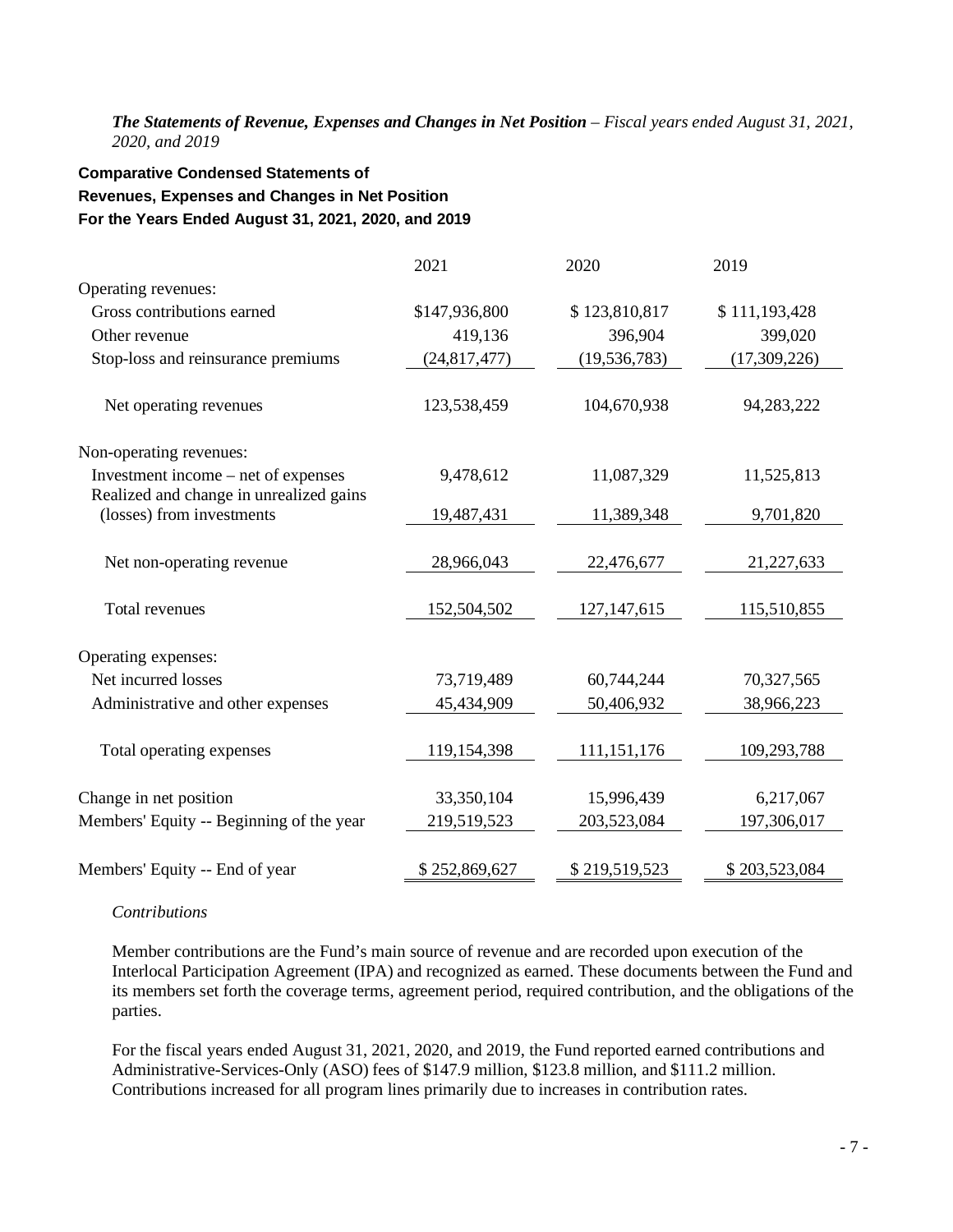Net operating revenue is calculated using program revenue, other revenue, and stop loss premiums expensed during the fiscal year. For the fiscal years ended August 31, 2021, 2020, and 2019, the Fund reported net operating revenue of \$123.5 million, \$104.7 million, and \$94.3 million. Net operating revenue increased in 2021 primarily due to the increase of contributions for all program lines.

The Fund continues to operate in a challenging market environment. After weathering years of severe losses in the Property program and challenges in maintaining Workers' Compensation membership, this year's renewal strategy continued the Fund's comprehensive coverage approach. The Fund's laser focus on Texas public schools gives underwriting staff unique insight into the risks facing members. Through the Fund's relationship with the Texas Association of School Boards, Inc. (TASB), staff has access to additional insight about current and prospective members that other providers do not. As a result, membership in all Fund programs increased, and the renewal rates remained above 96% across all lines of coverage. Contributions for the Fund's programs were expected to increase 12% due to rate increases, but actually increased over 20% primarily because of higher exposures in the Property program. The increase in rates is a part of our recovery process, implemented to curb the large losses sustained by the programs over recent years.

#### *Investment Income, realized and change in unrealized gains (losses) from investments*

Investment income continues to contribute significantly to the Fund's overall financial strategy. Interest and dividend earnings on fixed investment securities compose a large part of investment income. The Fund marks to market all investments on a monthly basis. The Fund reports realized and unrealized gains or losses from investments as a component of the results from operations. The Fund earned \$9.5 million in investment income (net of fees) for the year ended August 31, 2021, compared to \$11.1 million for the year ended August 31, 2020, and \$11.5 million for the year ended August 31, 2019. For the years ended August 31, 2021, 2020, and 2019, the Fund recognized an unrealized net gain of \$3,586,533, \$10,988,806, and \$10,729,019, respectively, on the investment portfolio. Net non-operating revenue includes the change in unrealized gains or losses, realized gains or losses, and interest and dividend earnings net of fees.

#### *Operating Expenses*

As of August 31, 2021, 2020, and 2019, total expenses were \$119.2 million, \$111.2 million, and \$109.3 million, respectively. During the 2020-2021 fiscal year, the increase resulted from an increase in net incurred losses for the Property program mainly due to Winter Storm Uri. During the 2019-2020 fiscal year, the increase is primarily due to an increase in expenses for the Unemployment Compensation program as a result of the COVID-19 pandemic.

The Fund has no staff. Instead, it contracts with TASB for administration and management of its programs and it reports this expense as Program Administrative Fees. TASB performs marketing, underwriting, claims administration, loss prevention, financial operations, and other administrative and operational activities on behalf of the Fund. The Fund has a Service Agreement with TASB and pays TASB an administrative fee for TASB's responsibilities as outlined in the Service Agreement. The administrative fee is approved annually by the Fund's Board of Trustees and reimburses TASB's actual costs incurred for administration of the Fund's programs. The Fund incurred TASB administrative fees of \$30.2 million, \$30.1 million, and \$28.6 million as of August 31, 2021, 2020, and 2019, respectively.

In addition to the Service Agreement for administration of the Fund's program, the Fund and TASB have entered into an Affinity and License Agreement. The Agreement recognizes the role that TASB played in creation of the Fund and allows the Fund to use TASB's name and logo. The sponsorship and license fee was \$1.8 million as of August 31, 2021, 2020, and 2019, and is reported as sponsorship fees.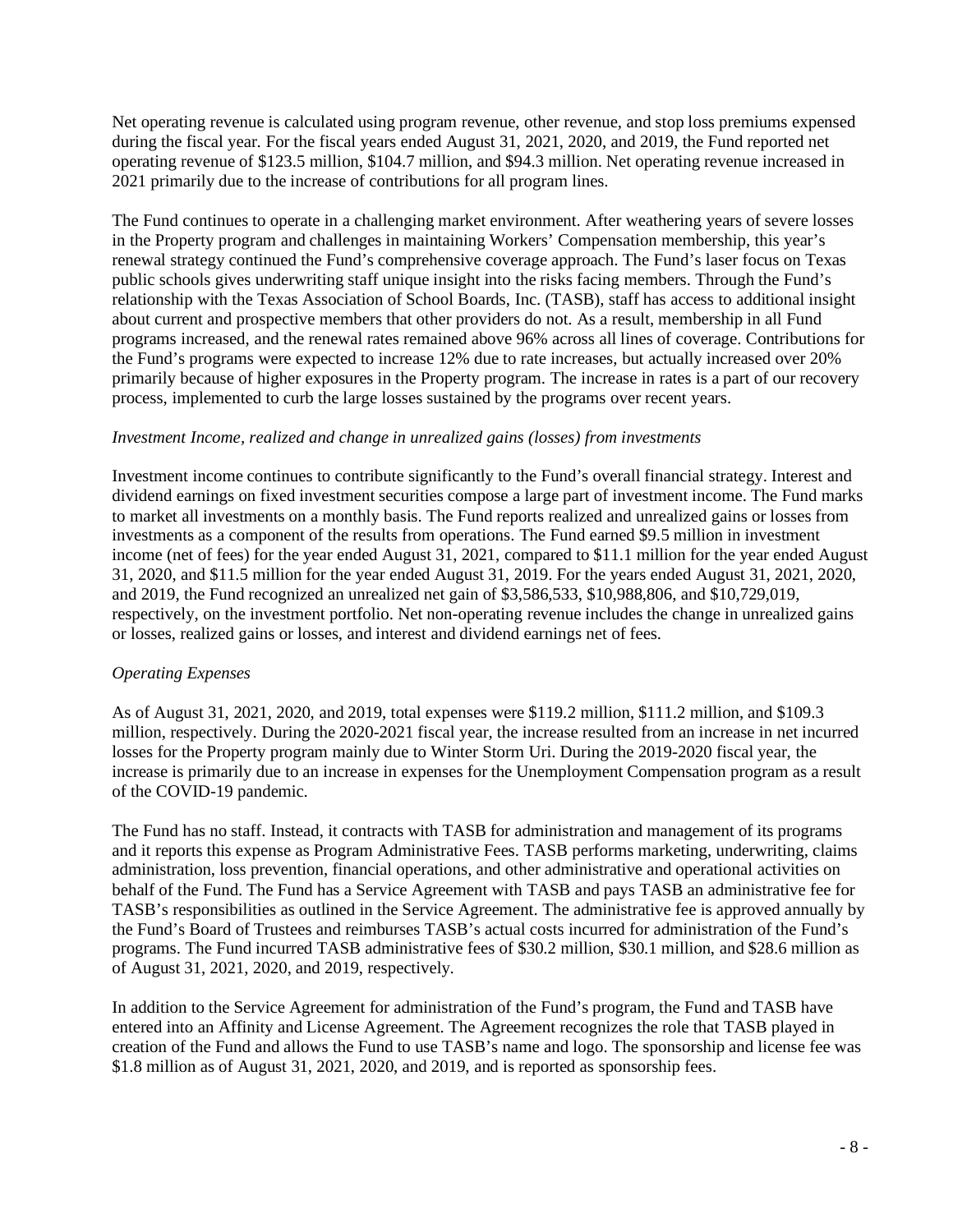# **TEXAS ASSOCIATION OF SCHOOL BOARDS RISK MANAGEMENT FUND**

# **STATEMENTS OF NET POSITION AS OF AUGUST 31, 2021 AND 2020**

|                                                            |                           | 2021        |                           | 2020          |
|------------------------------------------------------------|---------------------------|-------------|---------------------------|---------------|
| <b>ASSETS</b>                                              |                           |             |                           |               |
| Current assets:                                            |                           |             |                           |               |
| Cash and cash equivalents                                  | \$                        | 16,430,852  | \$                        | 21,335,373    |
| Mutual funds                                               |                           | 70,314,269  |                           | 77,353,398    |
| Fixed income securities                                    |                           | 1,704,361   |                           | 2,908,511     |
| Contributions receivable                                   |                           | 8,815,159   |                           | 7,716,656     |
| Stop loss coverage receivable                              |                           | 36,108,343  |                           | 3,276,807     |
| Accrued interest receivable                                |                           | 1,538,679   |                           | 1,703,060     |
| Prepaid expenses and other assets                          |                           | 724,868     |                           | 555,055       |
| Total current assets                                       |                           | 135,636,531 |                           | 114,848,860   |
| Non-current assets:                                        |                           |             |                           |               |
| Fixed income securities                                    |                           | 288,978,220 |                           | 266, 133, 791 |
| Other assets                                               |                           | 203,419     |                           | 255,758       |
| Total non-current assets                                   |                           | 289,181,639 |                           | 266,389,549   |
| <b>TOTAL ASSETS</b>                                        | $\mathcal{S}$             | 424,818,170 | $\boldsymbol{\mathsf{S}}$ | 381,238,409   |
| <b>LIABILITIES AND NET POSITION</b>                        |                           |             |                           |               |
| Current liabilities:                                       |                           |             |                           |               |
| Reserve for losses and LAE at estimated net present value  | \$                        | 54,747,609  | \$                        | 51,639,362    |
| Unemployment compensation claims payable                   |                           | 1,093,448   |                           | 12,046,861    |
| Unearned contributions - net of prepaid stop loss premiums |                           | 25,925,408  |                           | 22,920,148    |
| Checks payable on losses                                   |                           | 2,507,070   |                           | 2,391,545     |
| Accrued expenses and other liabilities                     |                           | 13,894,024  |                           | 6,663,439     |
| Total current liabilities                                  |                           | 98,167,559  |                           | 95,661,355    |
| Non-current liabilities:                                   |                           |             |                           |               |
| Reserve for losses and LAE at estimated net present value  |                           | 73,780,984  |                           | 66,057,531    |
| Total non-current liabilities                              |                           | 73,780,984  |                           | 66,057,531    |
| <b>Total liabilities</b>                                   |                           | 171,948,543 |                           | 161,718,886   |
| Net Position:                                              |                           |             |                           |               |
| Members' Equity (Unrestricted)                             |                           | 252,869,627 |                           | 219,519,523   |
| <b>TOTAL LIABILITIES AND NET POSITION</b>                  | $\boldsymbol{\mathsf{S}}$ | 424,818,170 | \$                        | 381,238,409   |

See notes to financial statements.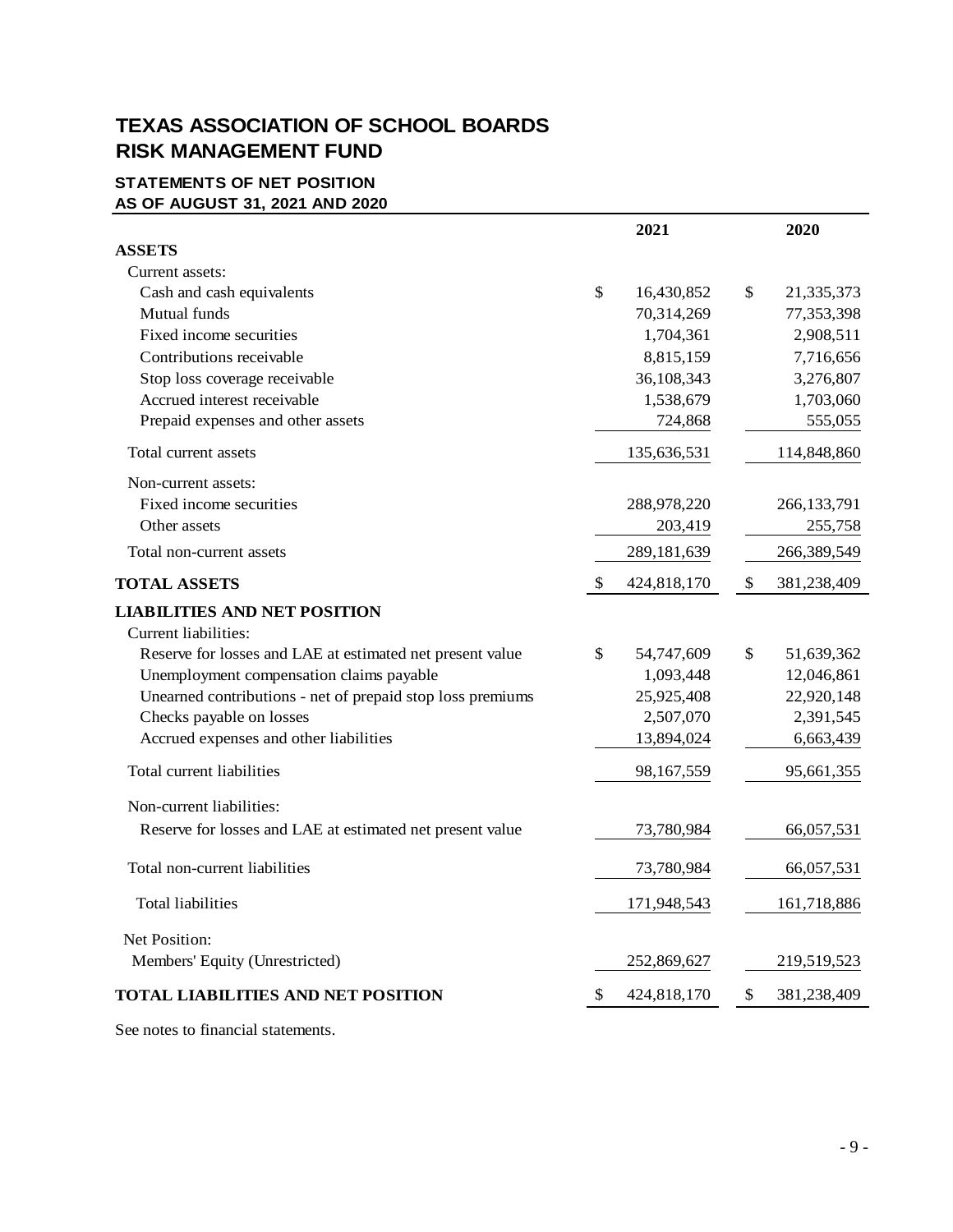# **TEXAS ASSOCIATION OF SCHOOL BOARDS RISK MANAGEMENT FUND**

# **STATEMENTS OF REVENUES, EXPENSES AND CHANGES IN NET POSITION FOR THE YEARS ENDED AUGUST 31, 2021 AND 2020**

|                                                                          | 2021              | 2020              |
|--------------------------------------------------------------------------|-------------------|-------------------|
| <b>OPERATING REVENUES:</b>                                               |                   |                   |
| Member contributions                                                     | \$<br>145,662,243 | \$<br>120,920,311 |
| Administrative-service-only fees                                         | 2,274,557         | 2,890,506         |
| Other revenue                                                            | 419,136           | 396,904           |
| Stop-loss and reinsurance premiums                                       | (24, 817, 477)    | (19, 536, 783)    |
| Net operating revenue                                                    | 123,538,459       | 104,670,938       |
| <b>OPERATING EXPENSES:</b>                                               |                   |                   |
| Claims expense                                                           | 222,837,457       | 62,011,363        |
| Reinsurance recoveries                                                   | (149, 117, 968)   | (1,267,119)       |
| Net incurred losses                                                      | 73,719,489        | 60,744,244        |
| Unemployment compensation claim reimbursements                           | 9,236,929         | 15,049,636        |
| Program administrative fees                                              | 30,197,407        | 30,093,448        |
| General and administrative                                               | 3,828,045         | 3,153,554         |
| Contract service fees                                                    | 154,883           | 128,583           |
| Sponsorship and royalties                                                | 2,017,645         | 1,981,711         |
| Total operating expenses                                                 | 119,154,398       | 111, 151, 176     |
| OPERATING (LOSS) INCOME                                                  | 4,384,061         | (6,480,238)       |
| NON-OPERATING REVENUES:                                                  |                   |                   |
| Investment income — Net of expenses<br>Realized and change in unrealized | 9,478,612         | 11,087,329        |
| gains (losses) from investments                                          | 19,487,431        | 11,389,348        |
| NON-OPERATING REVENUE, NET                                               | 28,966,043        | 22,476,677        |
| <b>CHANGE IN NET POSITION</b>                                            | 33,350,104        | 15,996,439        |
| <b>NET POSITION:</b>                                                     |                   |                   |
| Members' Equity (Unrestricted) Beginning of year                         | 219,519,523       | 203,523,084       |
| Members' Equity (Unrestricted) End of year                               | \$<br>252,869,627 | \$<br>219,519,523 |

See notes to financial statements.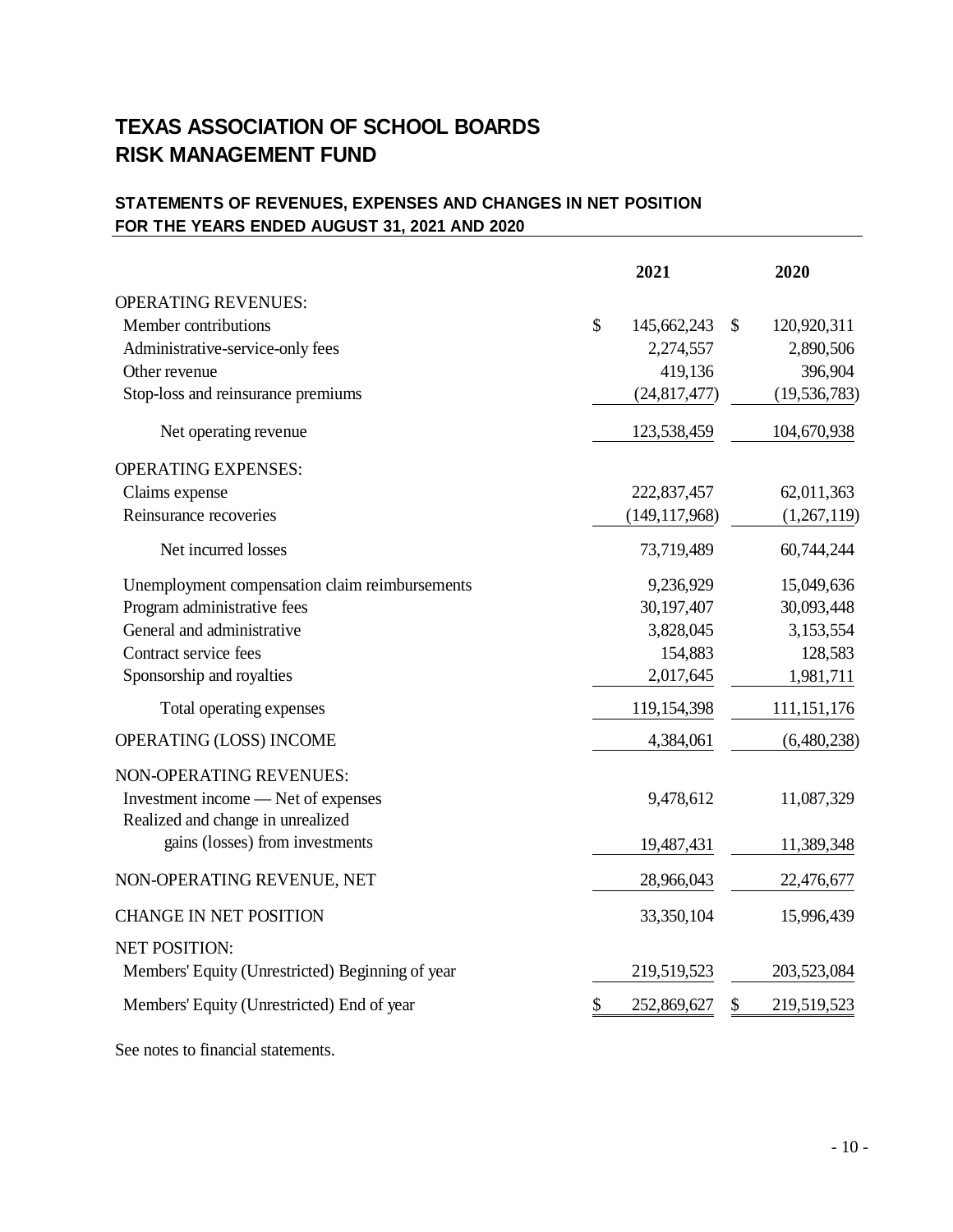# **TEXAS ASSOCIATION OF SCHOOL BOARDS RISK MANAGEMENT FUND STATEMENTS OF CASH FLOWS FOR THE YEARS ENDED AUGUST 31, 2021 AND 2020**

|                                                                 |              | 2021            | 2020              |
|-----------------------------------------------------------------|--------------|-----------------|-------------------|
| CASH FLOWS FROM OPERATING ACTIVITIES:                           |              |                 |                   |
| Cash from members                                               | $\mathbb{S}$ | 149,843,557     | \$<br>126,740,158 |
| Cash from reinsurers                                            |              | 32,963,051      | 8,405,709         |
| Claims paid, including unemployment compensation claims         |              | (148, 757, 193) | (59, 580, 396)    |
| Cash paid to reinsurers                                         |              | (24, 934, 952)  | (18, 738, 601)    |
| Cash paid to vendors and TASB                                   |              | (34, 180, 335)  | (33,375,585)      |
| Cash paid in royalties                                          |              | (2,017,645)     | (1,981,711)       |
| Cash from (used in) other revenue                               |              | 7,649,722       | (2,783,086)       |
| Net cash (used in) provided by operating activities             |              | (19, 433, 795)  | 18,686,488        |
| CASH FLOWS FROM INVESTING ACTIVITIES:                           |              |                 |                   |
| Purchase of investments                                         |              | (183, 823, 138) | (155, 557, 156)   |
| Proceeds from sales and maturities of investments               |              | 188,709,419     | 135,227,252       |
| Investment income                                               |              | 9,642,993       | 11,356,502        |
| Net cash provided by (used in) investing activities             |              | 14,529,274      | (8,973,402)       |
| NET (DECREASE) INCREASE IN CASH AND CASH EQUIVALENTS            |              | (4,904,521)     | 9,713,086         |
| CASH AND CASH EQUIVALENTS:                                      |              |                 |                   |
| Beginning of year                                               |              | 21,335,373      | 11,622,287        |
| End of year                                                     |              | 16,430,852      | 21,335,373        |
| RECONCILIATION OF OPERATING INCOME (LOSS) TO NET CASH           |              |                 |                   |
| (USED IN) PROVIDED BY OPERATING ACTIVITIES:                     |              |                 |                   |
| Operating income (loss)                                         |              | 4,384,061       | (6,480,238)       |
| Adjustments to reconcile operating income (loss) to net cash    |              |                 |                   |
| (used in) provided by operating activities:                     |              |                 |                   |
| (Increase) decrease in contributions receivable                 |              | (1,098,503)     | 124,928           |
| (Increase) decrease in stop-loss coverage receivable            |              | (32, 831, 536)  | 1,592,872         |
| (Increase) decrease in prepaid expenses and other assets        |              | (117, 475)      | 798,182           |
| Increase in unearned contributions,                             |              |                 |                   |
| net of stop-loss premiums                                       |              | 3,005,260       | 2,804,414         |
| Increase (decrease) in checks payable on losses                 |              | 115,525         | (373, 753)        |
| Increase in reserve for losses and loss adjustment expenses     |              |                 |                   |
| at estimated net present value                                  |              | 10,831,700      | 12,479,880        |
| (Decrease) increase in unemployment compensation claims payable |              | (10,953,413)    | 10,920,194        |
| Increase (decrease) in accrued expenses and other liabilities   |              | 7,230,586       | (3,179,991)       |
| NET CASH (USED IN) PROVIDED BY OPERATING ACTIVITIES             | \$           | (19, 433, 795)  | \$<br>18,686,488  |
|                                                                 |              |                 |                   |

See notes to financial statements.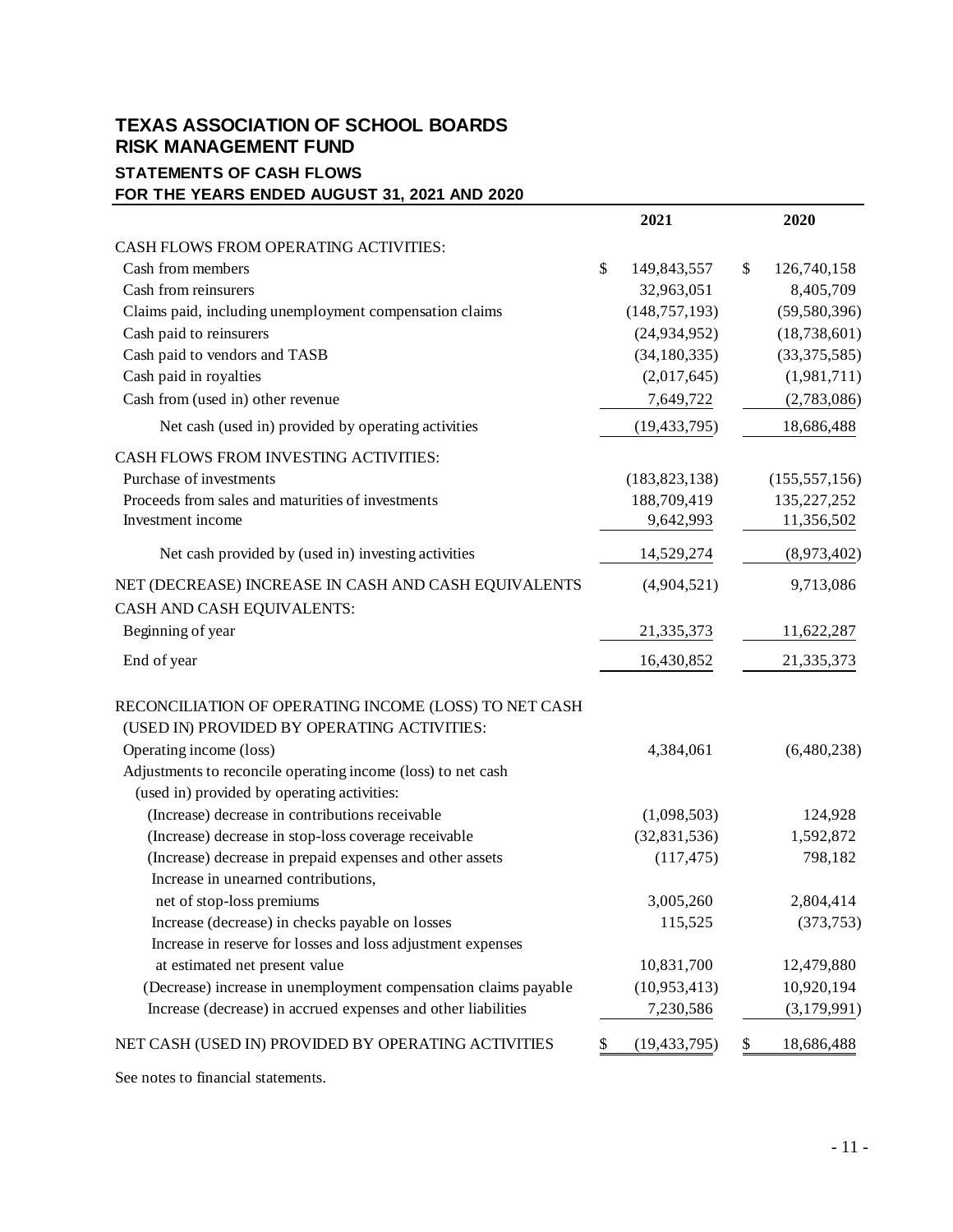# **TEXAS ASSOCIATION OF SCHOOL BOARDS RISK MANAGEMENT FUND**

## **NOTES TO FINANCIAL STATEMENTS AS OF AND FOR THE YEARS ENDED AUGUST 31, 2021 AND 2020**

# **1. GENERAL STATEMENT**

The Texas Association of School Boards Risk Management Fund (the "Fund") is a public entity risksharing pool composed of five separate fund programs, which were established by members of the Texas Association of School Boards, Inc. (TASB). The workers' compensation and unemployment compensation programs were created in 1974 and 1977, respectively. The auto, property, and liability programs were created in 1981. These individual programs were merged in April 1997 with the TASB Workers' Compensation Self-Insurance Fund and renamed the Fund. Each program was created in accordance with the Interlocal Cooperation Act, Chapter 791 of the Texas Government Code, and operates in accordance with the appropriate rules, regulations, and laws of the state of Texas.

The general objective of all programs includes (a) formulating, developing, and administering services for its membership; (b) obtaining lower costs for workers' compensation, auto, property, and liability coverage; and (c) developing a comprehensive safety and loss control program. Members of the Fund participate in the Fund through Interlocal Participation Agreements (IPA). The Fund operates as a risksharing pool by Members choosing to share their risk exposures with other members of the Fund or, in the case of the workers' compensation or unemployment compensation programs, participate as administrative-services-only (ASO) members whereby they fund their own claims and pay the Fund for administrative and loss control services. Approximately 1,040 school districts, education service centers, cooperatives, and community colleges participate in one or more of the Fund's programs.

The Fund is composed of five programs: Workers' Compensation, Auto, Liability, Property and Unemployment Compensation programs, which have been combined in the accompanying financial statements.

# **2. SUMMARY OF SIGNIFICANT ACCOUNTING POLICIES**

**Basis of Accounting and Presentation** — The Fund prepares its financial statements using the accrual basis of accounting. The Fund is subject to the pronouncements of the Governmental Accounting Standards Board (GASB) and accounts for its activities as an enterprise fund. This enterprise fund is a single reporting entity and does not have component units; therefore, no separate component unit financial statements are presented.

**Income Taxes** — The Fund is exempt from federal income tax under Section 115 of the Internal Revenue Code. Accordingly, the accompanying financial statements do not include a provision or a liability for federal income taxes.

**Member Contributions** — Contribution's receivable is established as of the coverage date for the full annual contribution, net of deductible credits. Such contributions are earned on a pro-rata basis over a 12-month period.

The Fund's contributions are developed annually with assistance from the Fund's actuary and are based on projected claims and expense costs. The funding methodology utilized by the Fund is approved annually by the Fund's Board of Trustees.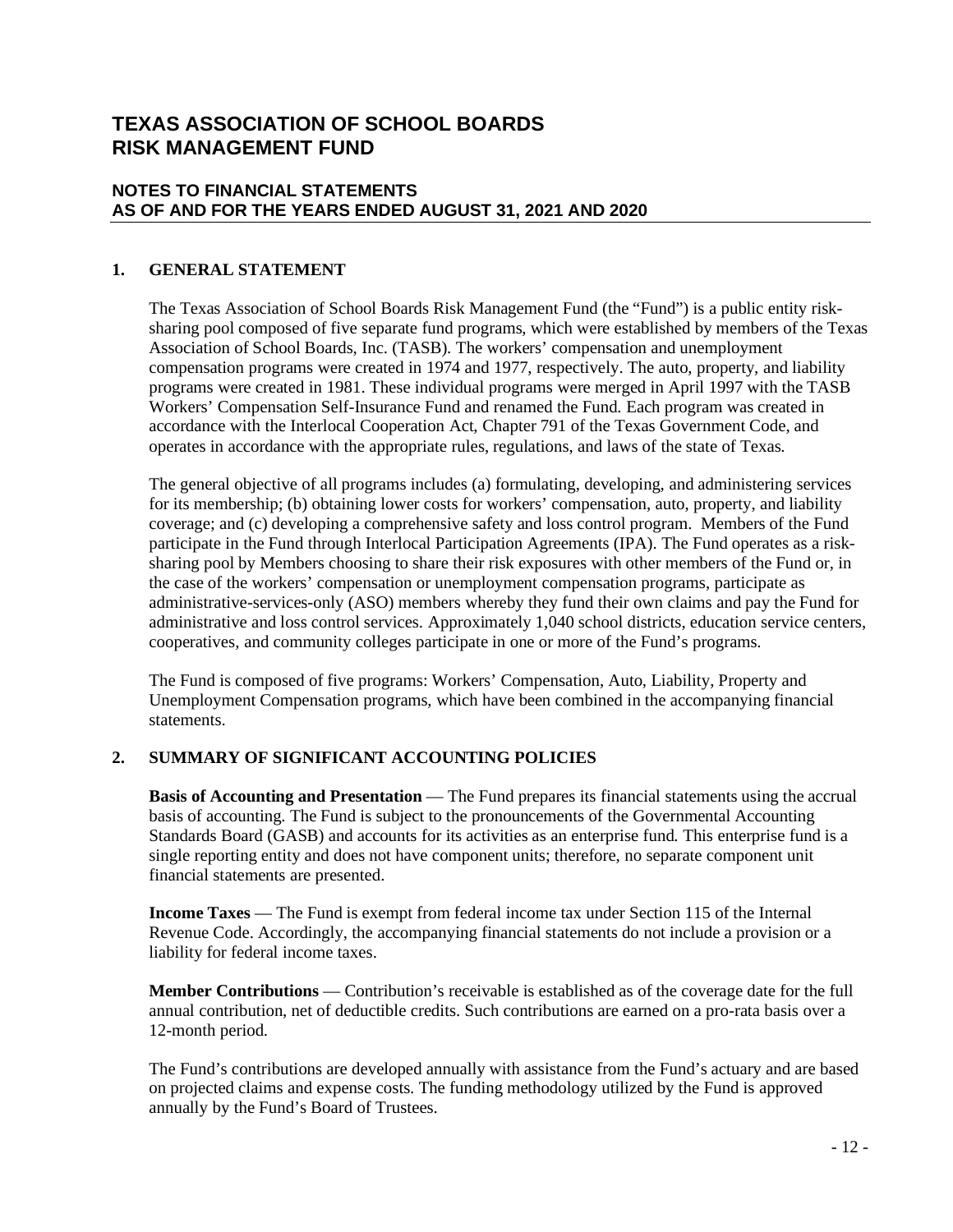**Contribution Deficiency** — A contribution deficiency should be recognized when the sum of expected claim costs, including incurred but not reported claims, and all expected claim adjustment expenses exceeds related unearned contributions. When determining the existence or absence of a contribution deficiency, the Fund does not consider anticipated investment income. On August 31, 2021 and 2020, a contribution deficiency for the Fund did not exist.

**Cash and Cash Equivalents** — For purposes of financial statement presentation, the Fund considers cash, money market mutual funds, and debt securities with original maturities of less than 90 days at date of purchase as cash and cash equivalents.

**Investments** — Investments are carried at fair value. All investment income and changes in the fair value of investments are reported as non-operating revenue in the statements of revenues, expenses and changes in net position. Changes in the fair value of investments include both realized and unrealized gains and losses on investments.

**Unemployment Compensation Claims Payable and Checks Payable on Losses** — The unemployment compensation claims payable is reported separately on the statement of net position from checks payable on losses. Checks payable on losses correspond to claim checks outstanding from the workers' compensation, auto, liability, and property programs. Unemployment compensation claims payable represent the April, May, June, July and August claims liability due to the Texas Workforce Commission (TWC) on behalf of unemployment program members including applicable credits from the Coronavirus Aid, Relief, and Economic Security (CARES) Act and American Rescue Plan Act (ARPA).

Unemployment compensation claim reimbursements are expensed as incurred for the unemployment compensation program. These expenses are shown separately from losses paid in other programs on the statements of revenues, expenses and changes in net position. However, revenue is included in member contributions and administrative-services-only fees and totaled \$16,665,475 and \$9,793,079 for the years ended August 31, 2021 and 2020, respectively.

**Revenues and Expenses** — The Fund distinguishes operating revenues and expenses from nonoperating items. Operating revenues and expenses generally result from providing services in connection with the Fund's principal ongoing operations. All revenues and expenses not meeting this definition are reported as non-operating revenues and expenses. Sponsorship and royalties represent fees paid to TASB for the use of its name and other intellectual property. Royalties are also paid to the Texas Association of School Administrators (TASA) for its endorsement.

**Other Revenue** — Other revenue consists primarily of revenue from the Texas Municipal League Intergovernmental Risk Pool (TML-IRP) for preauthorization and medical review services provided by the Fund.

**Net Position** — Net Position (Members' Equity) is unrestricted. The Fund refers to this balance internally as Members' Equity.

**Reserve for Losses and Loss Adjustment Expenses** — Reserve for losses and loss adjustment expenses is a total of case estimates for losses on claims reported, estimates of losses incurred but not reported at year-end, and an estimate of unallocated loss adjustment expense (ULAE), less amounts expected to be ceded to reinsurers.

The Fund discounts reserves for only the workers' compensation program. Total undiscounted reserves (i.e., case-basis reserves plus incurred but not reported (IBNR) reserves) for all lines of business were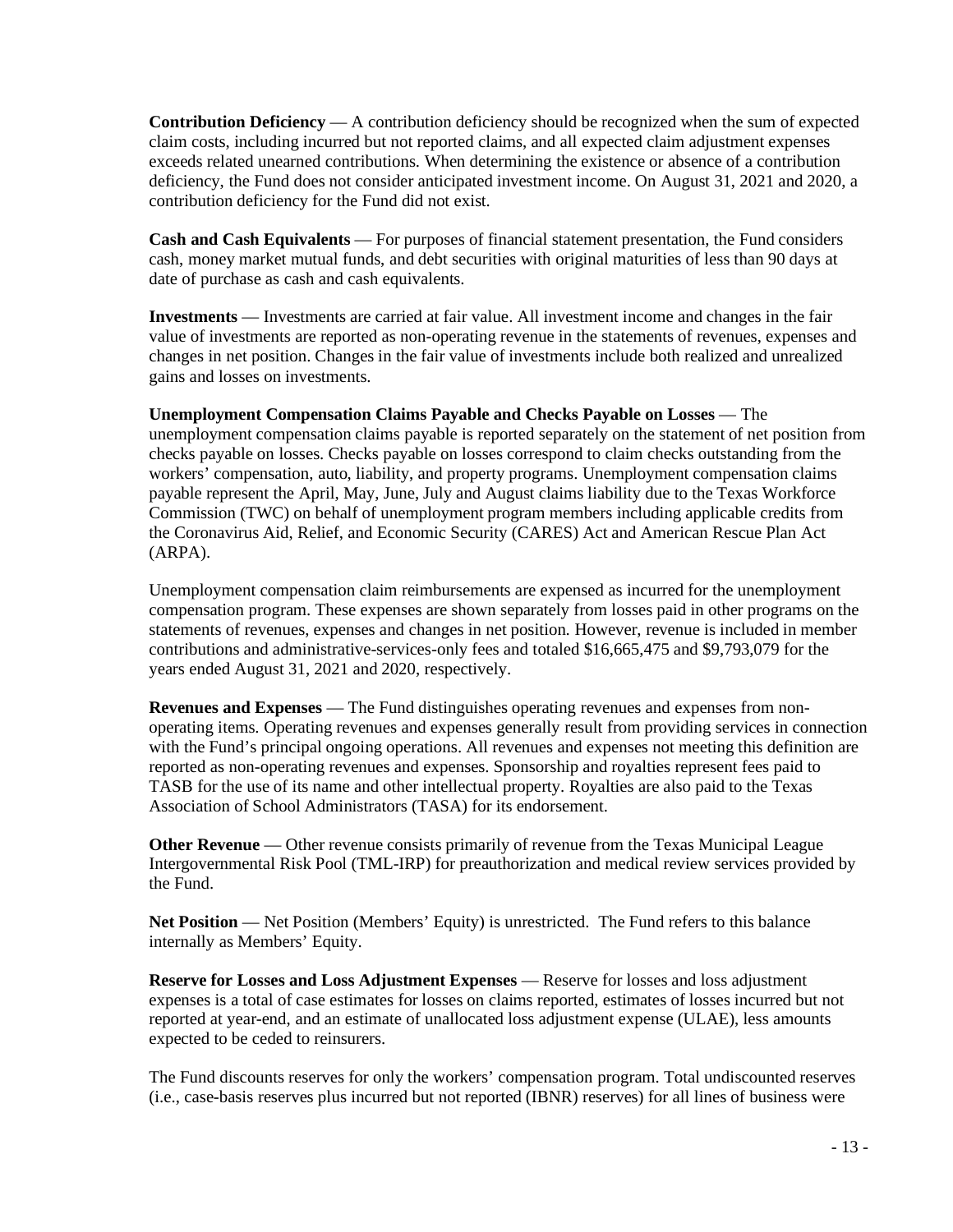\$140,743,344 and \$130,401,958 on August 31, 2021 and 2020, respectively. Total net discounted reserves (i.e., case-basis reserves plus IBNR reserves) on August 31, 2021 and 2020, totaled \$128,528,593 and \$117,696,893, respectively.

The estimates of reserves are also subject to the effects of the nature of the risks underwritten, the inherent difficulty in estimating the ultimate costs of fully developed claims and trends in loss severity and frequency. Specifically, workers' compensation reserves are subject to state legislation and medical inflation. For these reasons, the ultimate amount of losses and related loss adjustment expenses may vary significantly from the estimated reserves recorded in the financial statements. Although considerable variability is inherent in such estimates, management records the reserves based on actuarial valuations and believes that the reserve for losses and loss adjustment expenses is adequate. The estimates are continually reviewed and adjusted as necessary as experience develops or new information becomes known; such adjustments are included in current operations.

**Stop Loss (Reinsurance)** – Prospective reinsurance premiums, losses, and loss adjustment expenses are accounted for on a basis consistent with those used in accounting for the original policies issued and the terms of the reinsurance contracts.

# **3. CASH, CASH EQUIVALENTS, AND INVESTMENTS**

Under provisions of the Fund's investment policy and guidelines, the Fund may invest in the following types of instruments:

- a. Obligations of the U.S. government or its agencies and instrumentalities
- b. Dollar-denominated fixed-income securities of U.S. and foreign issuers including corporations and quasi-government entities
- c. U.S. Agency pass-through and collateralized mortgage obligations
- d. Non-Agency residential mortgage securities
- e. Commercial mortgage-backed securities
- f. Asset-backed securities
- g. Global and international bond funds
- h. U.S. and International equity funds
- i. Dollar-denominated money market instruments including, but not limited to, certificates of deposit, commercial paper, bankers' acceptances, time deposits, repurchase and reverse-repurchase agreements, floating-rate instruments, U.S. money market funds, and short-term bank investment funds

The investment portfolio is diversified to reduce the risk of loss of investment income from over-concentration of assets. Pursuant to the Fund's Investment Policy, the Fund strives to maintain a portfolio mix consisting of 70% investment-grade fixed income securities, 12.5% high-yield securities, and 17.5% equity funds. The Fund does not intend to hold securities until maturity. Securities are reported on the statement of net position at fair value, and temporary changes in the fair value of the securities are recognized as unrealized gains and losses and reported as a component of non-operating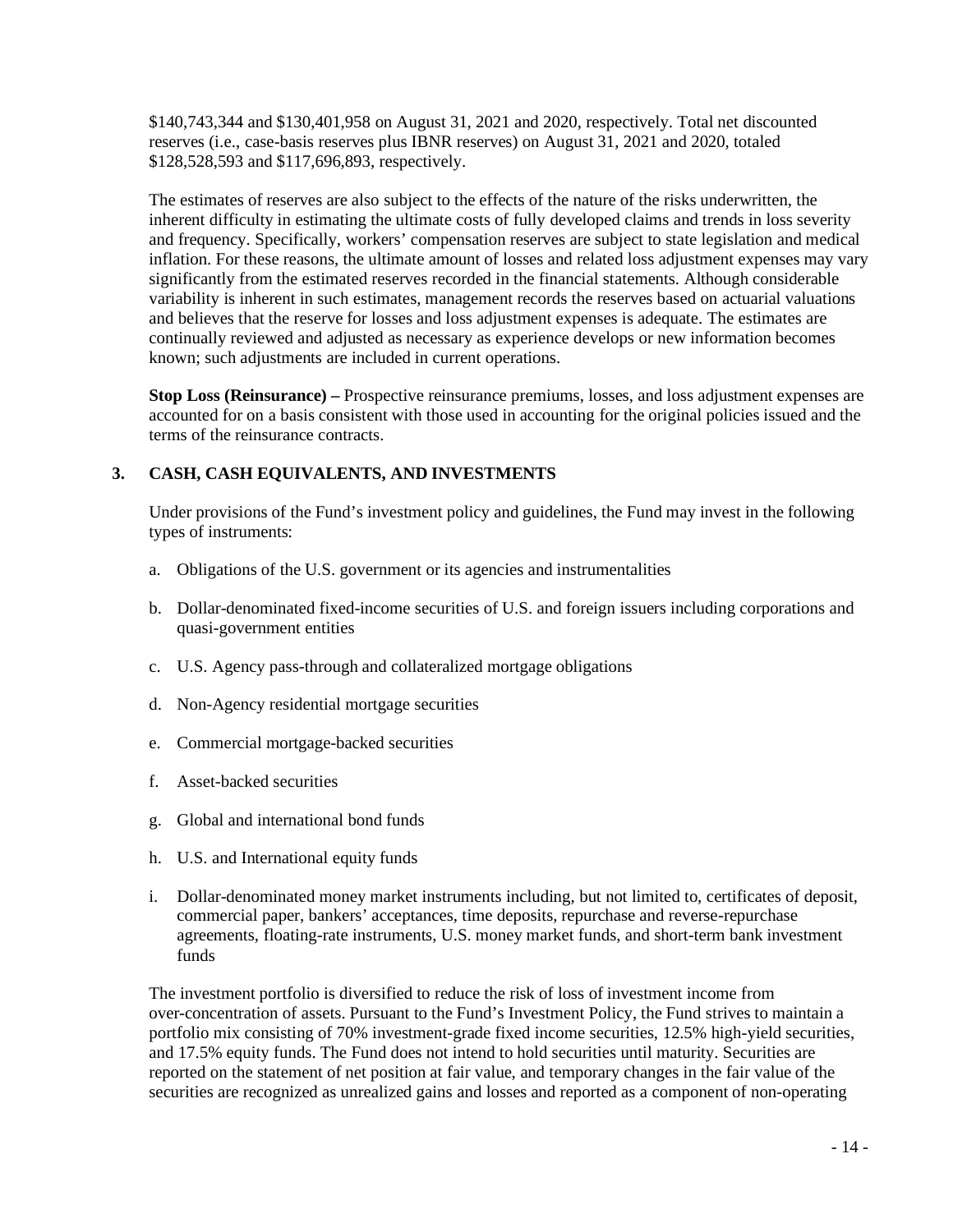revenue. Recorded fair values are based upon quoted prices in actively traded markets and quotes from pricing services/brokers. For the years ended August 31, 2021 and 2020, the Fund recognized an unrealized net gain of \$3,586,533 and \$10,988,806, respectively, on the investment portfolio.

The original cost and estimated fair values of instruments in the Fund's investment portfolio are reflected below:

|                           |                   |              | <b>Gross</b>      |                   | <b>Gross</b>    | <b>Estimated</b>    |
|---------------------------|-------------------|--------------|-------------------|-------------------|-----------------|---------------------|
|                           | Original          |              | <b>Unrealized</b> | <b>Unrealized</b> |                 | Fair                |
|                           | Cost              |              | Gain              |                   | Loss            | <b>Value</b>        |
| August 31, 2021:          |                   |              |                   |                   |                 |                     |
| U.S. government           |                   |              |                   |                   |                 |                     |
| obligations               | \$<br>60,199,264  | $\mathbb{S}$ | 509,102           | $\mathbb{S}$      | $(718, 387)$ \$ | 59,989,979          |
| U.S. government agency    |                   |              |                   |                   |                 |                     |
| obligations               | 10,523,788        |              | 515,706           |                   | (6,070)         | 11,033,424          |
| Corporate debt securities | 105,821,710       |              | 5,970,317         |                   | (498, 548)      | 111,293,479         |
| Mortgage-backed           |                   |              |                   |                   |                 |                     |
| securities                | 106,801,056       |              | 2,090,314         |                   | (525, 671)      | 108,365,699         |
| Stock index fund          | 38,115,396        |              | 32,198,873        |                   |                 | 70,314,269          |
|                           |                   |              |                   |                   |                 |                     |
|                           | \$<br>321,461,214 | \$           | 41,284,312        | \$                | (1,748,676)     | \$<br>360,996,850   |
| August 31, 2020:          |                   |              |                   |                   |                 |                     |
| U.S. government           |                   |              |                   |                   |                 |                     |
| obligations               | \$<br>35,348,336  | \$           | 1,044,329         | \$                |                 | \$<br>36,392,665    |
| U.S. government agency    |                   |              |                   |                   |                 |                     |
| obligations               | 11,110,125        |              | 677,850           |                   | (152,070)       | 11,635,905          |
| Corporate debt securities | 105, 121, 076     |              | 7,649,096         |                   | (661,988)       | 112,108,184         |
| Mortgage-backed           |                   |              |                   |                   |                 |                     |
| securities                | 105,752,680       |              | 3,716,340         |                   | (563, 472)      | 108,905,548         |
| Global bond fund          | 10,053,136        |              |                   |                   | (2,217,768)     | 7,835,368           |
| Stock index fund          | 43,061,332        |              | 26,456,698        |                   |                 | 69,518,030          |
|                           | \$<br>310,446,685 | \$           | 39,544,313        | \$                | (3,595,298)     | \$<br>346, 395, 700 |

**Deposits** — Demand deposits at August 31, 2021 and 2020 are \$1,801,021 and \$247,805, respectively. At August 31, 2021 and 2020, \$14,629,831 and \$21,087,568, respectively, is held in money market accounts, invested with Dreyfus or held by Wells Fargo, the Fund's investment custodian, to invest by Conning, Inc., the Fund's investment manager.

**Investment Risk Factors –**There are many factors that can affect the value of investments. The Fund is exposed to the following risks: custodial credit risk, interest rate risk, credit risk, concentration of credit risk, and foreign currency risk.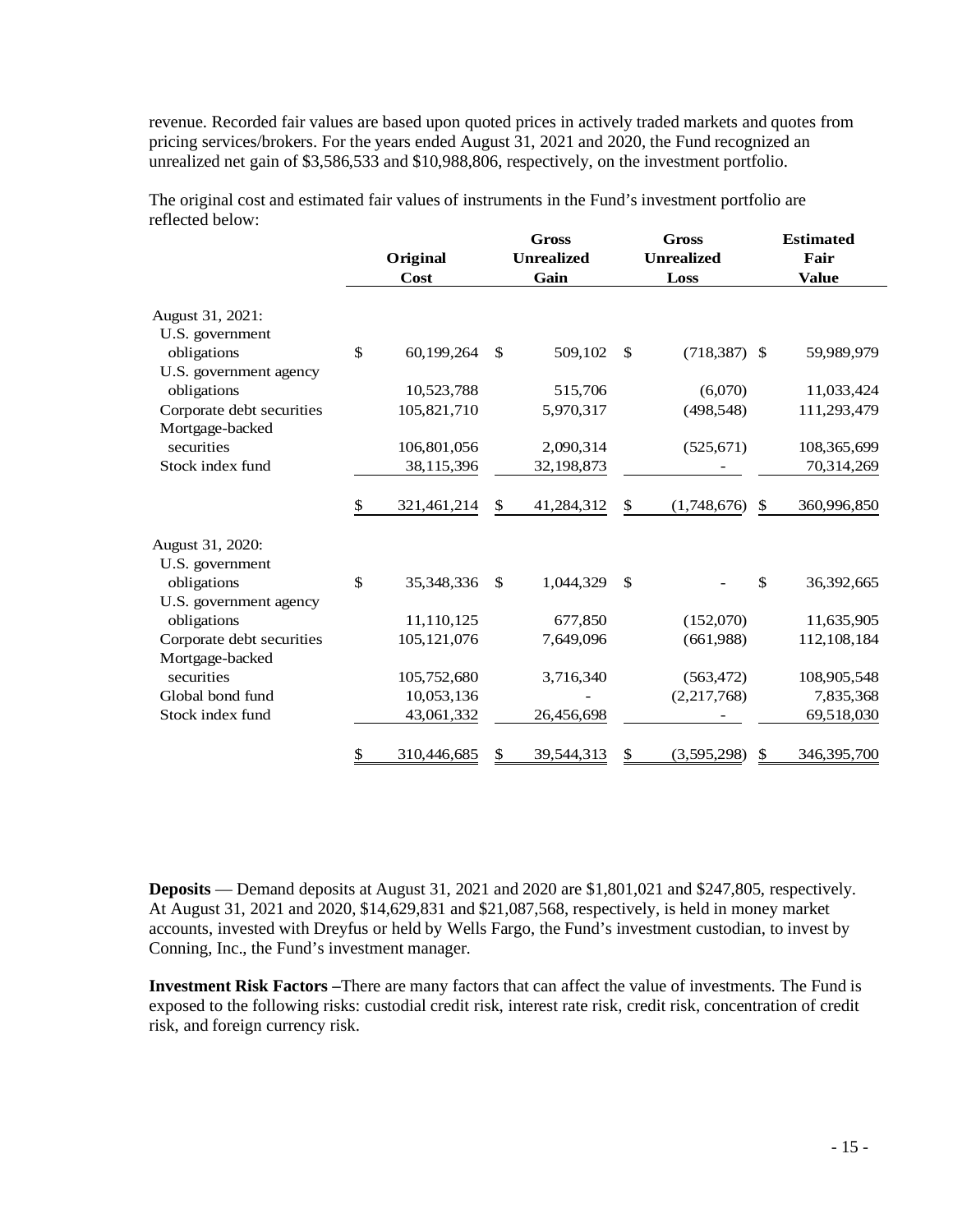**Custodial Credit Risk** — Deposits are exposed to custodial credit risk if they are not covered by depository insurance and the deposits are uncollateralized, collateralized with securities held by the pledging financial institution, or collateralized with securities held by the pledging financial institution's trust department or agent, but not in the depositor-government's name.

The balance of \$1,801,021 in demand deposits as of August 31, 2021, is insured by the Federal Deposit Insurance Corporation (FDIC) up to \$250,000. The Fund is not subject to the Public Funds Investment Act or the Public Funds Collateral Act and is therefore not eligible to receive collateralization of money in depository institutions.

Investments are exposed to custodial credit risk if the securities are uninsured or not registered in the name of the Fund, and are held by either the counterparty, or the counterparty's trust department or agent but not in the Fund's name. The Fund utilizes the services of external investment portfolio managers. All of the Fund's investments are registered and held in the Fund's name at August 31, 2021 and 2020, and are not, therefore, exposed to custodial credit risk.

**Interest Rate Risk –** Interest rate risk is the risk that the value of fixed income securities will decline because of rising interest rates.

The fair value of investments at August 31, 2021 and 2020 are shown below by contractual maturity using the segmented time distribution method. Expected maturities may differ from contractual maturities because borrowers may have the right to prepay obligations without call or prepayment penalties.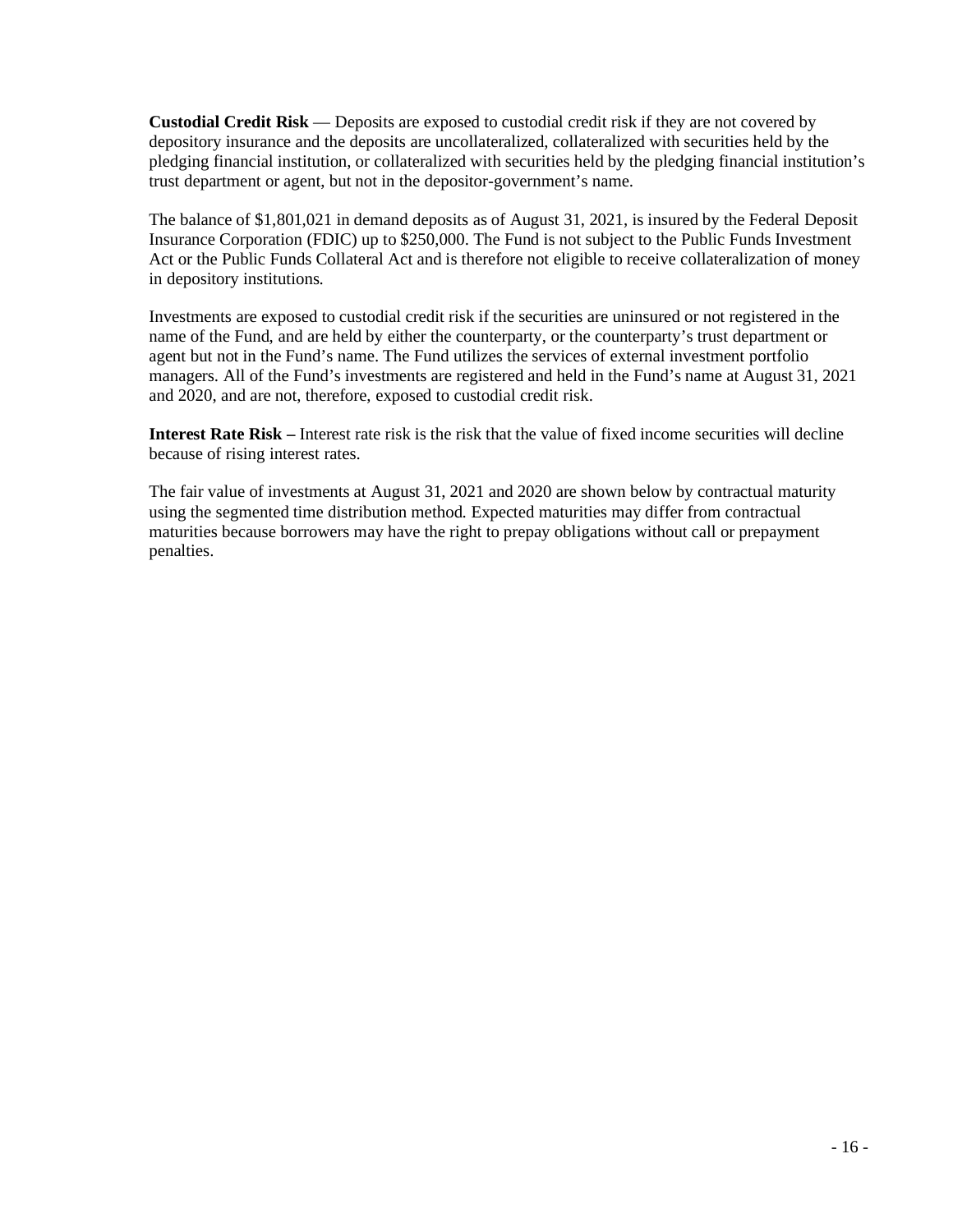|                                                | <b>Estimated Fair Value</b> |                        |    |                        |  |  |
|------------------------------------------------|-----------------------------|------------------------|----|------------------------|--|--|
|                                                |                             | <b>August 31, 2021</b> |    | <b>August 31, 2020</b> |  |  |
| Due in one year or less:                       |                             |                        |    |                        |  |  |
| Corporate debt securities                      | \$                          | 702,541                | \$ | 1,374,911              |  |  |
| U.S. government obligations                    |                             |                        |    |                        |  |  |
| U.S. government agency obligations             |                             | 1,001,820              |    | 1,533,600              |  |  |
| Total due in one year or less                  |                             | 1,704,361              |    | 2,908,511              |  |  |
| Due after one year through five years:         |                             |                        |    |                        |  |  |
| U.S. government obligations                    |                             | 40,410,754             |    | 33,306,795             |  |  |
| U.S. government agency obligations             |                             | 4,296,063              |    | 2,087,170              |  |  |
| Mortgage-backed securities                     |                             | 90,470                 |    | 323,613                |  |  |
| Corporate debt securities                      |                             | 51,077,051             |    | 45,642,304             |  |  |
| Total due after one year through five years    |                             | 95,874,338             |    | 81,359,882             |  |  |
| Due after five years:                          |                             |                        |    |                        |  |  |
| U.S. government obligations                    |                             | 19,579,225             |    | 3,085,870              |  |  |
| U.S. government agency obligations             |                             | 5,735,541              |    | 8,015,135              |  |  |
| Mortgage-backed securities                     |                             | 108,275,229            |    | 108,581,935            |  |  |
| Corporate debt securities                      |                             | 59,513,887             |    | 65,090,969             |  |  |
| Total due after five years                     |                             | 193,103,882            |    | 184,773,909            |  |  |
| Total fixed income securities                  |                             | 290,682,581            |    | 269,042,302            |  |  |
| Mutual funds -- global                         |                             |                        |    | 7,835,368              |  |  |
| Stock index fund                               |                             | 70,314,269             |    | 69,518,030             |  |  |
| Total mutual funds                             |                             | 70,314,269             |    | 77,353,398             |  |  |
| Total fixed income securities and mutual funds | \$                          | 360,996,850            | \$ | 346,395,700            |  |  |

**Credit Risk** —Fixed income securities are subject to credit risk, which is the chance that a bond issuer will fail to pay interest or principal in a timely manner, or that negative perceptions of the issuer's ability to make these payments will cause security prices to decline. The circumstances may arise due to a variety of factors such as financial weakness, bankruptcy, litigation and/or adverse political developments. Credit risk is measured by a nationally recognized credit rating agency. US government or obligations explicitly guaranteed by the US government are not considered to have credit risk and do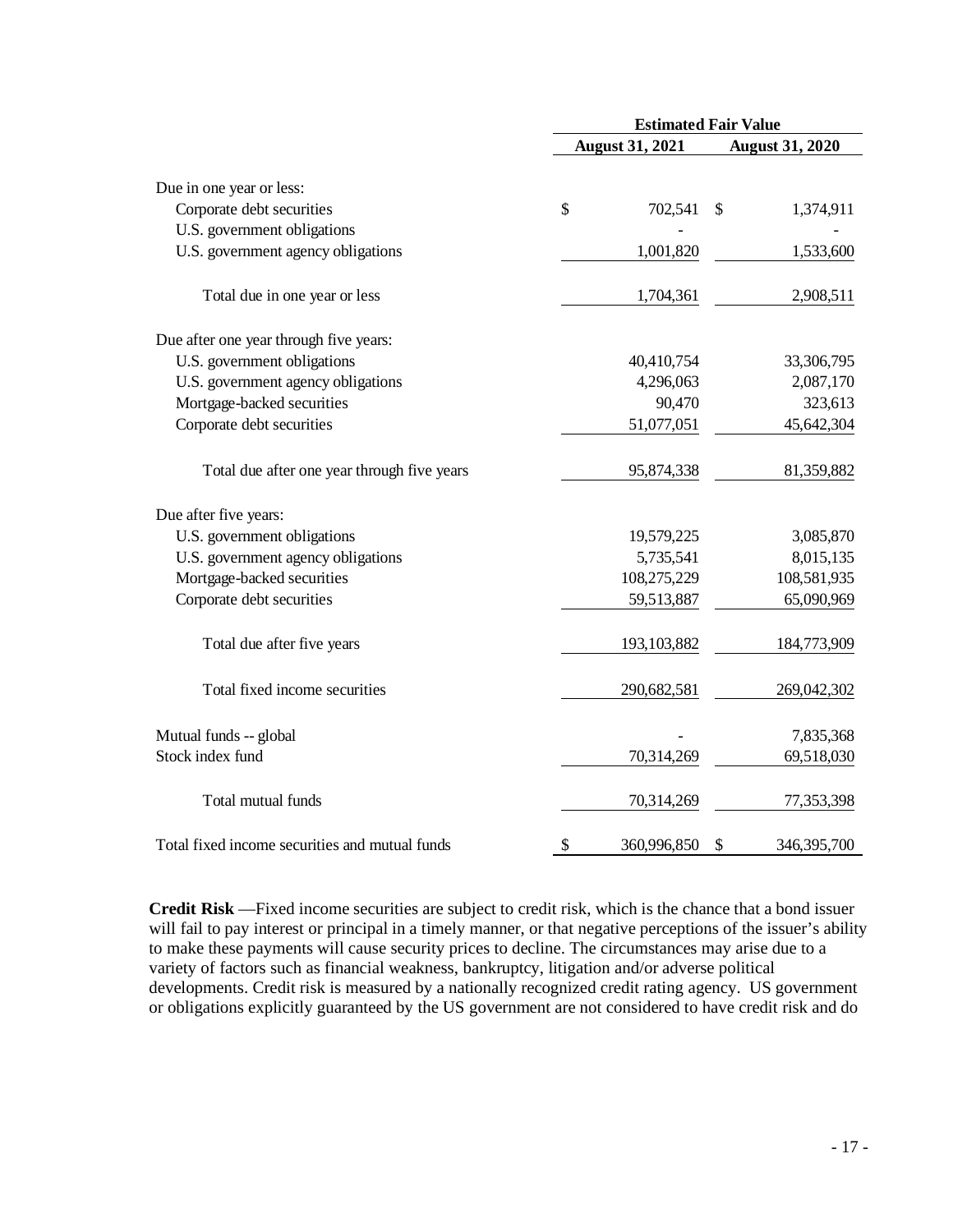|                             | <b>August 31, 2021</b> |               | <b>August 31, 2020</b> |               |
|-----------------------------|------------------------|---------------|------------------------|---------------|
|                             | Fair                   | S&P           | Fair                   | S&P           |
|                             | <b>Value</b>           | <b>Rating</b> | <b>Value</b>           | Rating        |
| U.S. government obligations | \$<br>59,989,979       | <b>NA</b>     | \$<br>36,392,665       | <b>NA</b>     |
| U.S. government agency      |                        |               |                        |               |
| obligations                 | 11,033,424             | $AAA - A$     | 11,635,905             | $AAA - A-$    |
| Corporate debt securities   | 25,901,728             | $AA + - A$    | 36, 351, 952           | $AA + - A -$  |
| Corporate debt securities   | 80,021,407             | $BBB + - B -$ | 70,574,982             | $BBB + - B -$ |
| Corporate debt securities   | 5,370,344              | <b>NA</b>     | 5,181,250              | <b>NA</b>     |
| Mortgage-backed securities  | 4,311,628              | $AAA - A-$    | 8,771,933              | $AAA - A-$    |
| Mortgage-backed securities  | 1,977,557              | $BBB + - B -$ |                        | $BBB + - B -$ |
| Mortgage-backed securities  | 102,076,514            | <b>NA</b>     | 100,133,615            | <b>NA</b>     |
|                             | \$<br>290,682,581      |               | \$<br>269,042,302      |               |

not require disclosure of credit quality. The following table shows the credit ratings as of August 31, 2021 and 2020, for each investment type.

**Concentration of Credit Risk –** Concentration of credit risk is the risk associated with a lack of diversification, or having too much invested in a few individual issuers, thereby exposing the organization to greater risks resulting from adverse economic, regulatory, geographic, or credit developments.

As of August 31, 2021 and 2020, there were no investments in issuers, excluding mutual funds and U.S. government obligations that represent 5% or more of the total investments.

**Foreign Currency Risk** — Foreign currency risk is the risk that fluctuations in the exchange rate will adversely affect the value of investments denominated in a currency other than the U.S. dollar. On August 31, 2020, the Fund had \$7,835,368 in a global bond mutual fund invested with Templeton Global that was denominated in various currencies. According to the Fund's Investment Policy, the Fund seeks to have investments of 0% of its total portfolio in a global bond mutual fund denominated in foreign currencies but can have as much as 10% of the total portfolio invested in non-dollar denominated currencies at any time. As of August 31, 2021, the entirety of investments within the global bond mutual fund were liquidated and allocated to the other investment accounts, eliminating the Fund's exposure to foreign currency risk.

#### **Fair Value Measurements** –

The Fund categorizes its fair value measurements within the fair value hierarchy that prioritizes the inputs to valuation techniques used to measure fair value into broad levels as follows:

**Level 1** – Valuation is based upon quoted prices in active markets for identical securities

**Level 2** – Inputs to the valuation methodology include:

- Quoted prices for similar assets in active markets;
- Quoted prices for identical or similar assets in inactive markets;
- Inputs other than quoted prices that are observable for the asset;
- · Inputs that are derived principally from or corroborated by observable market data by correlation or other means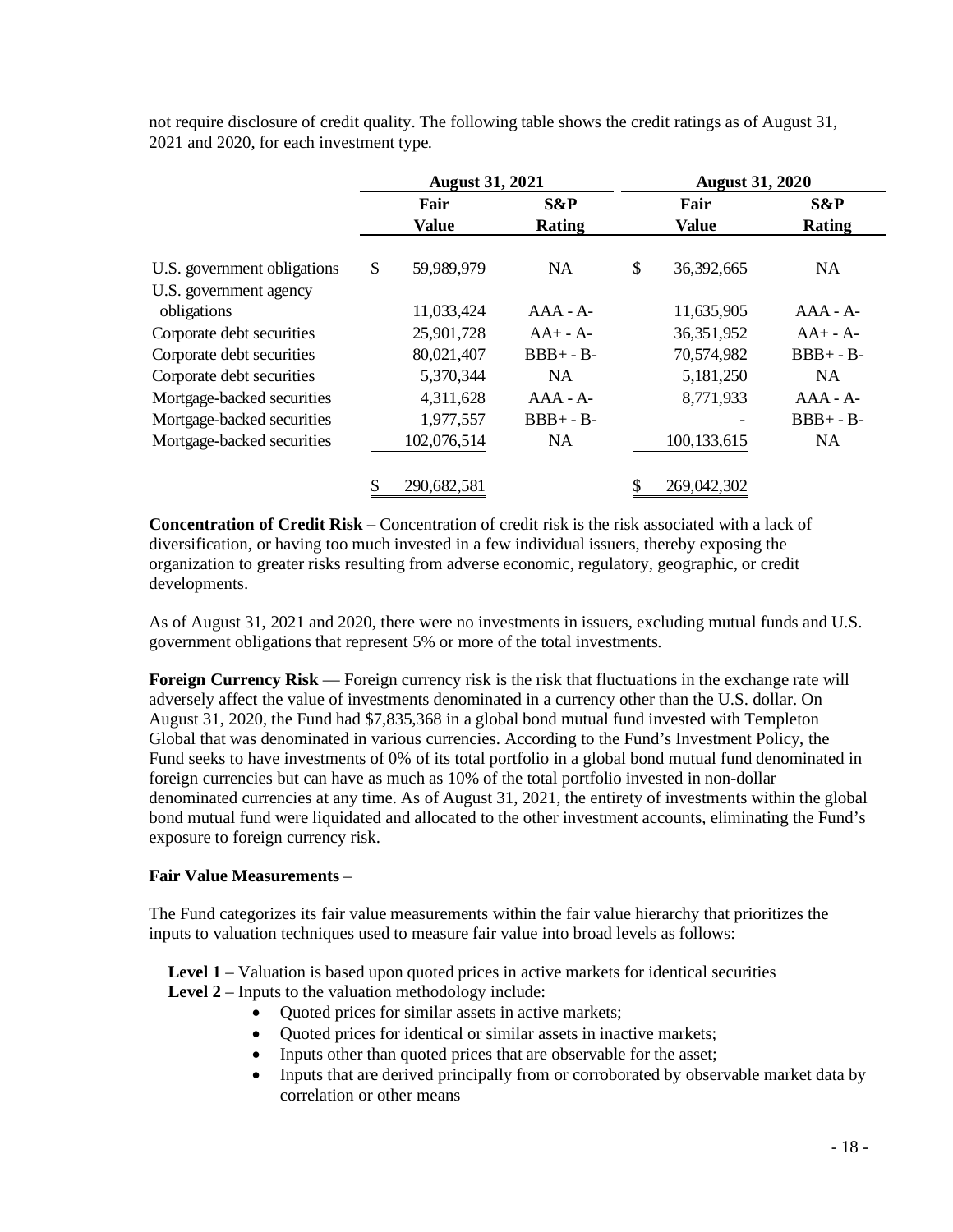**Level 3** – Valuation is based upon significant unobservable inputs (including the Fund's own assumptions determining the fair value of investments).

The fair values of investments are measured using quoted market prices or dealer quotations, when available. When quoted market prices are not available, fair value is measured using quoted market prices for similar securities. The asset's classification within the fair value hierarchy is based on using the lowest level of input that is significant to the fair value measurement. The valuation techniques used by the Fund maximize the use of observable inputs and minimize the use of unobservable inputs.

The following table sets forth by level, within the fair value hierarchy, the Fund's investments at fair value as of August 31, 2021 and 2020:

|                                       | <b>Quoted Prices</b><br>in Active<br><b>Markets</b><br>(Level 1) |               | <b>Significant</b><br><b>Significant</b><br><b>Observable</b><br><b>Unobservable</b><br><b>Inputs</b><br><b>Inputs</b><br>(Level 2)<br>(Level 3) |    | <b>Totals</b> |    |               |
|---------------------------------------|------------------------------------------------------------------|---------------|--------------------------------------------------------------------------------------------------------------------------------------------------|----|---------------|----|---------------|
| August 31, 2021:                      |                                                                  |               |                                                                                                                                                  |    |               |    |               |
| U.S. government                       |                                                                  |               |                                                                                                                                                  |    |               |    |               |
| obligations                           | \$<br>59,989,979                                                 | $\mathcal{S}$ |                                                                                                                                                  | \$ |               | \$ | 59,989,979    |
| U.S. government agency<br>obligations |                                                                  |               | 11,033,424                                                                                                                                       |    |               |    | 11,033,424    |
| Corporate debt securities             |                                                                  |               | 111,293,479                                                                                                                                      |    |               |    | 111,293,479   |
| Mortgage-backed                       |                                                                  |               |                                                                                                                                                  |    |               |    |               |
| securities                            |                                                                  |               | 108,365,699                                                                                                                                      |    |               |    | 108,365,699   |
| Stock index fund                      | 70,314,269                                                       |               |                                                                                                                                                  |    |               |    | 70,314,269    |
|                                       | \$<br>130,304,248                                                | \$            | 230,692,602                                                                                                                                      | \$ |               | \$ | 360,996,850   |
| August 31, 2020:                      |                                                                  |               |                                                                                                                                                  |    |               |    |               |
| U.S. government                       |                                                                  |               |                                                                                                                                                  |    |               |    |               |
| obligations                           | \$<br>36,392,665                                                 | $\mathcal{S}$ |                                                                                                                                                  |    |               | \$ | 36,392,665    |
| U.S. government agency                |                                                                  |               |                                                                                                                                                  |    |               |    |               |
| obligations                           |                                                                  |               | 11,635,905                                                                                                                                       |    |               |    | 11,635,905    |
| Corporate debt securities             |                                                                  |               | 112,108,184                                                                                                                                      |    |               |    | 112,108,184   |
| Mortgage-backed                       |                                                                  |               |                                                                                                                                                  |    |               |    |               |
| securities                            |                                                                  |               | 108,905,548                                                                                                                                      |    |               |    | 108,905,548   |
| Global bond fund                      | 7,835,368                                                        |               |                                                                                                                                                  |    |               |    | 7,835,368     |
| Stock index fund                      | 69,518,030                                                       |               |                                                                                                                                                  |    |               |    | 69,518,030    |
|                                       | \$<br>113,746,063                                                | \$            | 232,649,637                                                                                                                                      | \$ |               | \$ | 346, 395, 700 |

Investments in U.S. Treasury securities or mutual fund investments were recorded using Level 1 fair values based on observable quoted market prices from national security exchanges.

Prices for government agency, municipal, corporate, mortgage backed, and asset backed securities of the Fund are based on observable market data for the same or similar securities, including quoted prices in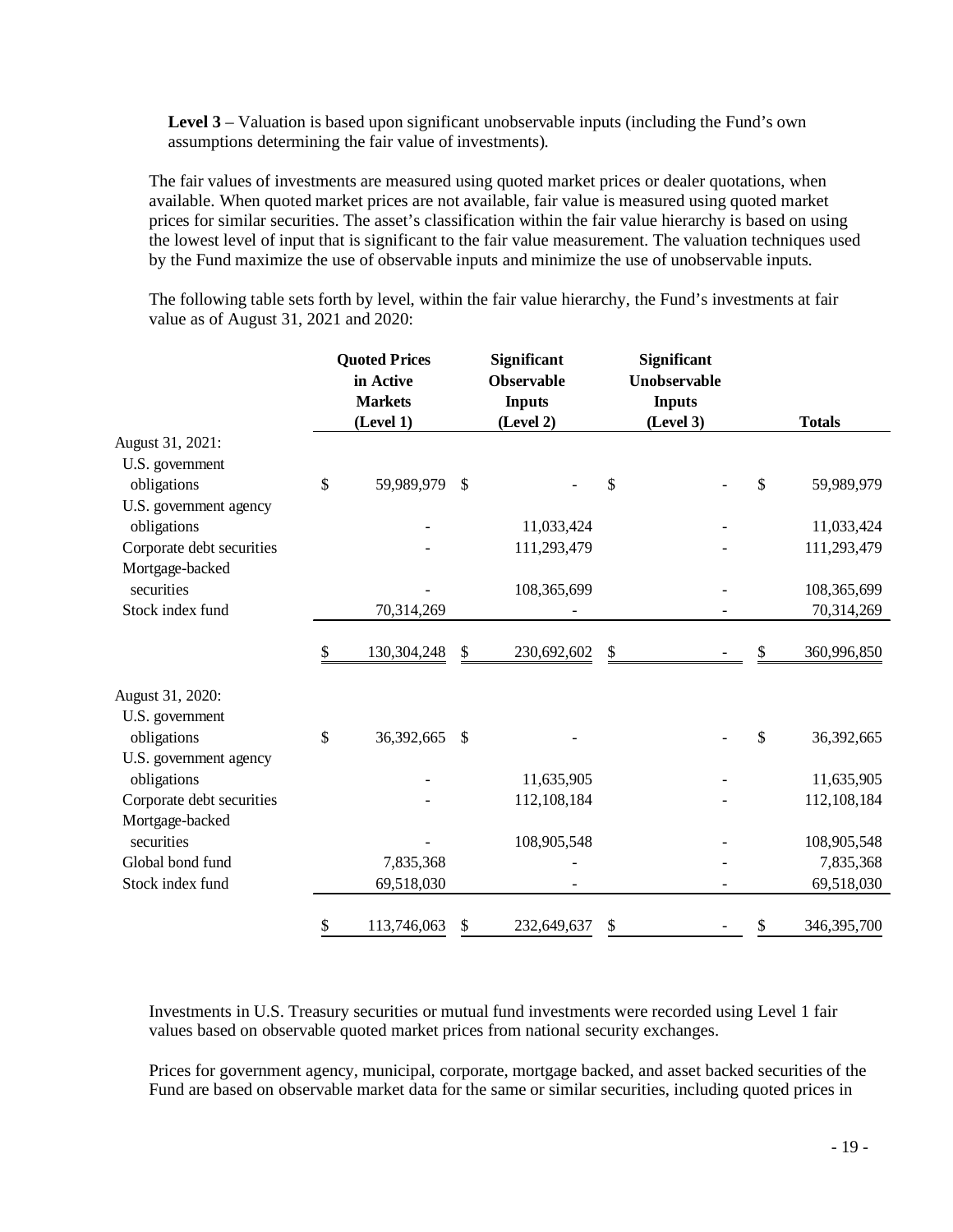markets that are not active, or matrix pricing or other similar techniques that use observable market inputs, and, consequently, are classified as Level 2.

# **4. STOP-LOSS AGREEMENTS**

The Fund has entered into stop loss and/or reinsurance agreements to reduce its exposure to catastrophic or higher than expected claim costs. Each of the Fund's programs, except unemployment compensation, has its own stop-loss agreement in place with various terms, conditions, and levels of retention. The Fund's Interlocal Participation Agreements state that the Fund is not responsible for any payment or any obligations to the program participant from any reinsurer, stop-loss carrier, or excess coverage provider. Based on its assessment of the creditworthiness of its reinsurers, management believes that nonpayments from stop loss carriers are not likely to occur.

At August 31, 2021 and 2020, stop loss recoverable of \$94,391,634 and \$11,068,252, respectively, have been deducted from the reserve for losses and loss adjustment expenses. The significant increase is a direct result of the Fund's losses for Winter Storm Uri being capped at \$7.5 million for one event; therefore, incurred losses in excess of this specific retention is recoverable from reinsurers. As of August 31, 2021 and 2020, the Fund has also recorded stop-loss reimbursements receivable of \$36,108,343 and \$3,276,807, respectively, on claims paid by the Fund.

# **5. ADMINISTRATIVE-SERVICES-ONLY MEMBERS**

The Fund provides claims, loss control, and risk management services for certain self-insured members in exchange for an administrative fee.

# **6. RELATED-PARTY TRANSACTIONS**

The Fund has entered into the following agreements with TASB, whereby TASB provides services related to the administration of the Fund. As administrator of the Fund, TASB significantly influences its management and operating practices and is a related party to the Fund.

· TASB provides administration and management services of the Fund's programs. Services include, but are not limited to, overall program management, claims administration, marketing, billing and collecting contributions, cash management, planning, underwriting, and loss control. An administrative service agreement with TASB was entered into effective September 1, 2017 and remains in effect for a period of 60 months. Either party may terminate the agreement with notice of 180 days.

The Fund paid TASB approximately \$30,197,407 and \$30,093,448 for such services for each of the years ended August 31, 2021 and 2020, respectively. As of August 31, 2021, the amount paid is net of a receivable for \$432,300 for overpayment of the TASB administrative fee for the 2020-2021 fiscal year. This receivable, which is reported in Prepaid Expenses and Other Assets, is expected to be paid in full in November 2021.

• The Fund and TASB have a sponsorship and royalty agreement which gives the Fund use of certain intellectual assets, i.e., TASB's name and logo. The Fund incurred \$1,800,000 in these fees to TASB for the years ended August 31, 2021 and 2020.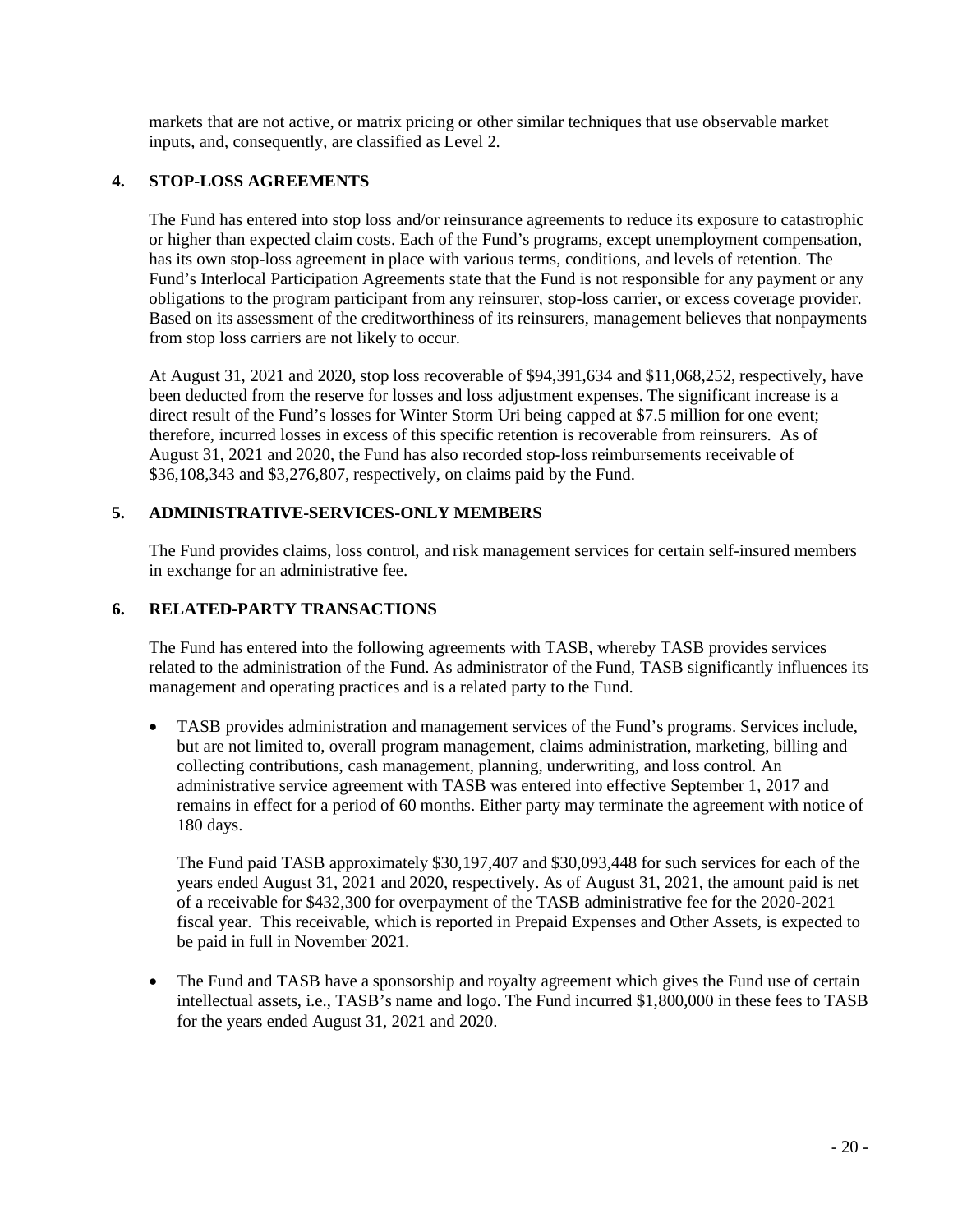## **7. RESERVE FOR LOSSES AND LOSS ADJUSTMENT EXPENSES**

Management establishes a liability for losses based primarily upon consultation with its independent actuary. These loss reserves are based upon the accumulation of (i) case base estimates for losses and expenses on claims reported and in process of settlement, (ii) estimates of additional reserves for reported claims based on statistical analyses, and (iii) estimates of losses and expenses incurred but not reported based upon past experience. These reserves have been reduced by amounts anticipated to be recovered from stop-loss agreements, deductibles, and a discount to reflect the present value of the estimated reserve for the workers' compensation program. The estimates represent the ultimate cost of settling claims, including the effects of inflation and other societal and economic factors. Adjustments to these estimates are charged or credited to operations in the period they become known. Due to the nature of risks underwritten, such estimates of reserves could be more or less than the amount ultimately paid upon settlement of the claims.

The Fund records its workers' compensation reserves for losses and loss adjustment expenses at estimated net present value (discounted basis). The Fund's accounting policy is to consider future investment income when the earning asset base is equal to or greater than the anticipated ultimate unpaid claims liability at estimated net present value. Reserves are discounted using interest rates that are reasonable considering the Fund's historical investment earnings. For 2021 and 2020, a discount rate of 4.0% has been used in the calculation, resulting in discounts for the workers' compensation program of \$12,214,751 and \$12,705,065, respectively.

The following schedule represents changes in reserves for losses during the years ended August 31, 2021 and 2020. This schedule indicates that overall, during the 2020-21 fiscal year, the Fund experienced increased current year losses. This resulted from increased claim activity in the Property line of business.